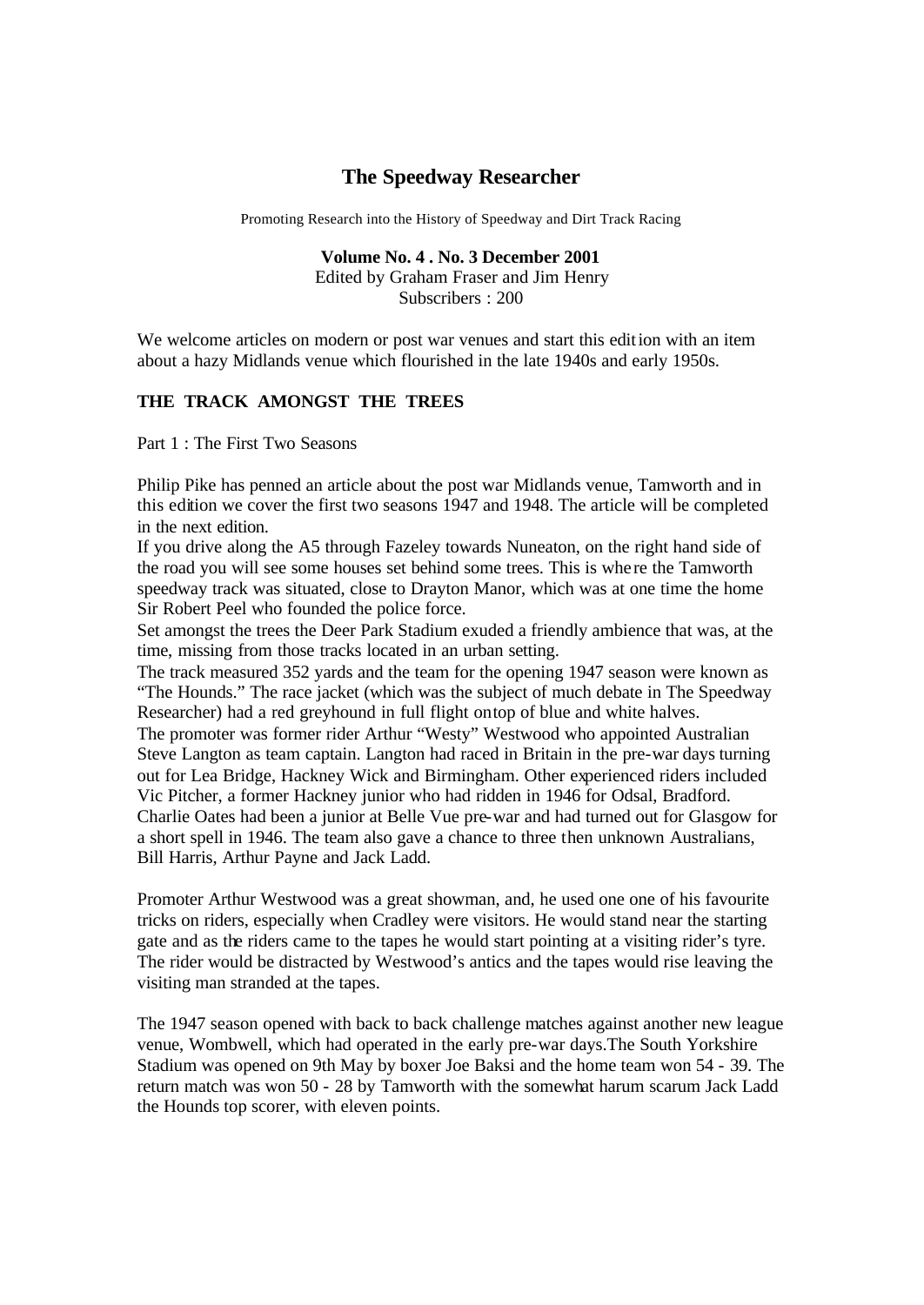Tamworth's Third Division League season commenced in earnest the following week when, at home to Plymouth, Vic Pitcher had the honour of recording the Hounds first maximum. On 28th May Steve Langton won the Tamworth round of the British Riders' Championship with a 15 point maximum. Cyril Page of Stoke (then Hanley) was second on 13 while Southampton's Peter Robinson and Eastbourne's Dennis Gray were joint third on 12 each.

After winning the return fixture with Plymouth 43 - 41 at Pennycross Stadium the Hounds suffered seven successive defeats including home and away fixtures with local rivals Cradley Heath. Everything was not all black as young Australian Arthur Payne began to run into form and raced unbeaten in the home matches against Stoke and Wombwell. Steve Langton also struck maximum form.

Team changes saw Vic Pitcher move on to Stoke in a swap deal for Cyril Page and new new recruits, Jack Baxter and Fred Yates, joined the ranks.

Having lost their first two matches against Cradley Heath the Hounds caused surprise by winning at Dudley Wood (48 - 35) with Arthur Payne scoring a 12 point maximum and then losing at home (41 - 43) when visitors Jimmy Wright collected a full house.

Four out of the next five matches were won including a 49 - 35 win at Stoke before suffering defeat in the last two league matches at Eastbourne and Wombwell. In late August the club was shattered by the news that Jack Ladd, a steadily improving second string had been killed whilst riding at Alkmaar in Holland.

Whilst the 1947 Hounds had three strong heat leaders in Steve Langton (209 points), Bill Harris (198) and Arthur Payne (178), lack of support from the second strings and reserves prevented the side from finishing higher than fifth out of eight teams.

The season was not without it's highlights. The Midlands v South Cup ended in the Tamworth trophy cabinet. After dropping only three points from six matches, on a bitterly cold November 5th evening, champions Eastbourne were beaten 55 - 41 in the final match of the season at Deer Park.

The scorers were: Bill Dalton 11, Bill Harris 11, Cyril Page 9, Steve Langton 8, Arthur Payne 5, Jack Baxter 5, Ron Roach 4, Ted Gibson 2 for Tamworth and Wally Green 12, Harry Saunders 8 Jock Grierson 6, Ron Clark 6, Basil Harris 6, Ken Tibury 2, Eric Dunn 1 and Jimmy Coy 0.

22 In 1948 the Third Division of the National League was increased to twelve teams with the addition of Coventry, Hull and Yarmouth, while Hastings replaced Eastbourne. From the last named team Tamworth signed both Basil Harris and Harry Saunders. Saunders did not stay long as he was quickly sent out on loan to the struggling Wombwell team.

Other new riders joining the Hounds were Australian Cecil Hookham, Peter Orpwood,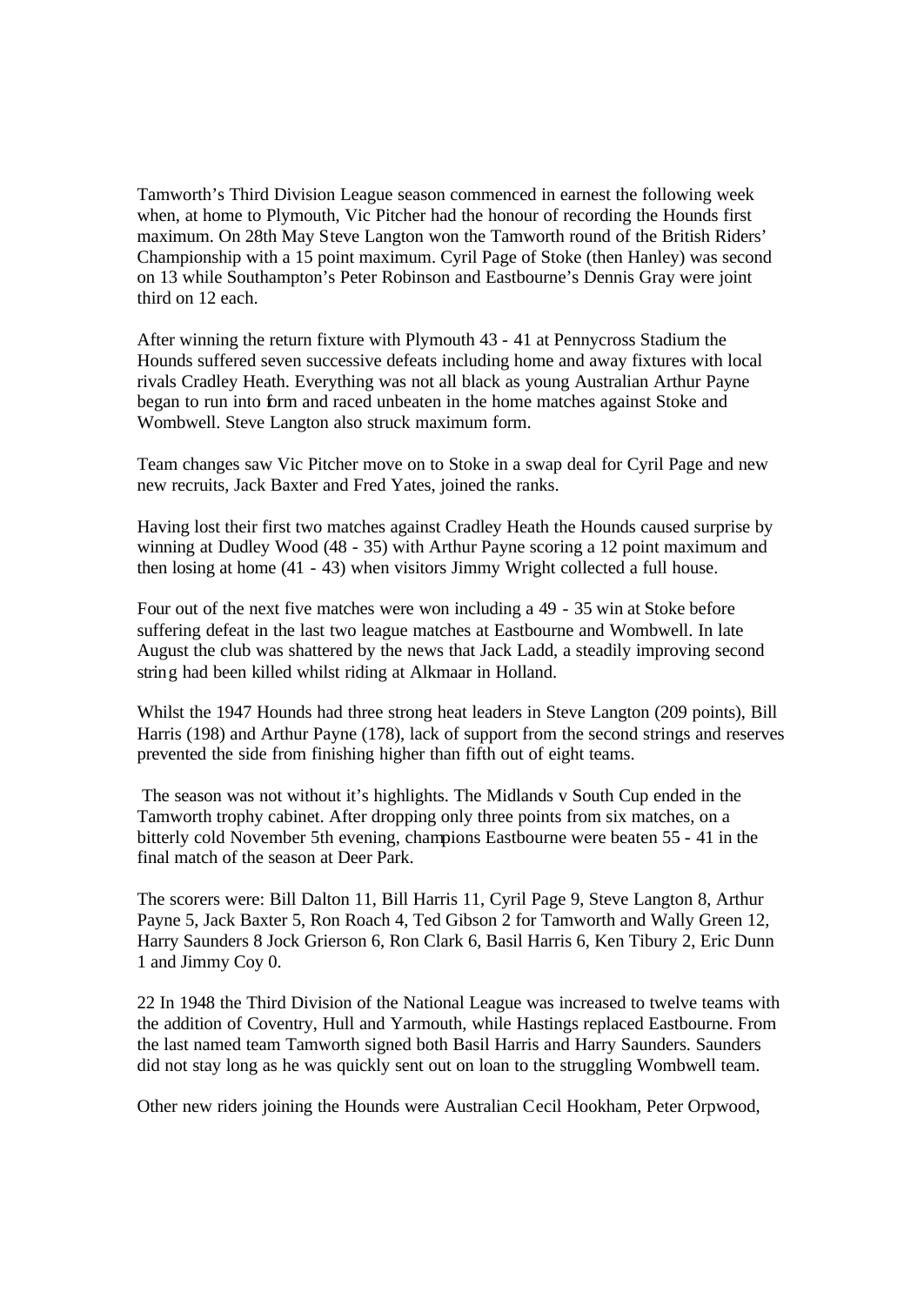Lionel Watling and Tamworth born Howard Chipman.

After a series of challenge matches, April 7th found Exeter the visitors in the National Trophy competition. The home team won by 82 - 26 with Langton 17 and Basil Harris 13 the Hounds top men. With such a margin the second leg seemed a cert but at the County Ground but Tamworth went down 81 - 27 to scrape through to the next round.

Tamworth met Southampton in the next round and suffered a 42 - 62 home defeat and an away mauling 31 - 77 to exit the competition.

In the league steady progress was made with seven of the first eleven fixtures being won. Unfortunately in mid-May Arthur Payne, who by then had scored 50 points in seven matches, was transferred to Birmingham a move which weakened the Hounds.

In June, after a 48 - 36 home win over Hastings, only one point was salvaged from the next four fixtures. However this dry spell did come to an end when the team visited Wombwell and recorded the record Hounds' away victory by a 60 - 23 score. Cyril Page and Bill Dalton both scored maximums at the South Yorkshire Stadium. Page and Dalton repeated the maximum showing against Stoke at home and Langton joined them on the maximum mark. Plymouth were dispatched in the next match, a fixture which saw Basil Harris ride unbeaten.

The local matches against Cradley Heath were as usual close run affairs although it was the Cubs who had the better of things winning two and drawing the other two. The first meeting at Dudley Wood ended 48 - 36 in favour of Cradley and the second encounter was drawn 42 all. The third fixture was at Dudley Wood was drawn with the unusual score of 41.5 each.

The Hounds had made some changes to their line up for this fixture recalling Harry Saunders from Wombwell and giving them Jack Baxter and Charlie Oates in exchange. Harry scored 9 points which combined with steady scoring throughout.

In return at the Deer Park both Alan Hunt and Ken Sharples scored maximums as the Cradley men won 52 - 30.

Losing only two matche s at home and winning four away, fourth position in the league could be considered a highly successful season that entailed 44 league fixtures. Top scorers for the Hounds that season were Cyril Page 293.5, Bill Dalton 274 and Basil Harris 261. Harry Saunders collected 182 from 24 matches. Seven riders between them collected 21 maximums.

To be continued.

# **TRACK RECORD UPDATE**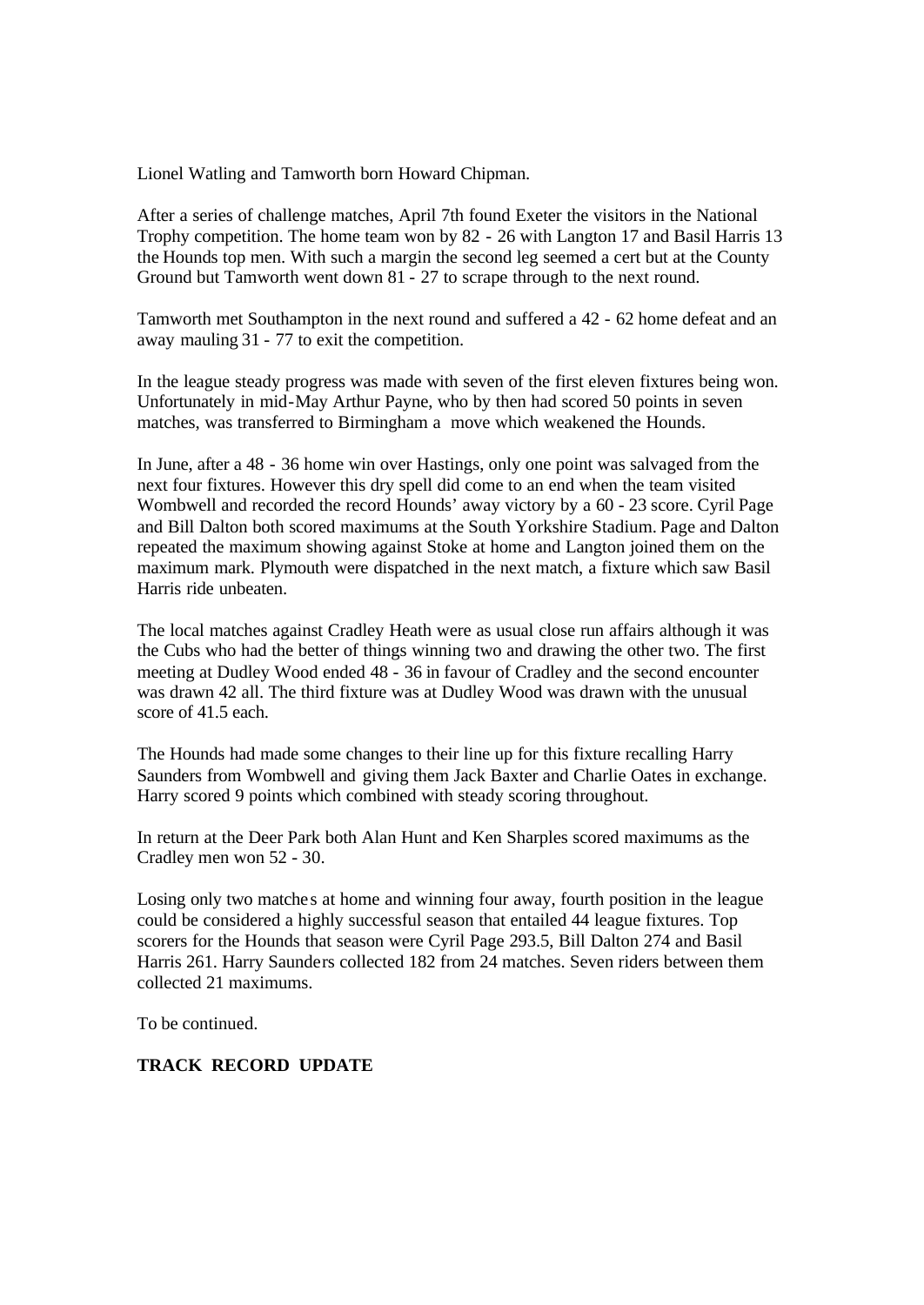After many editions we complete John Jarvis' excellent list of tracks. John's efforts are published in a joint venture with Robert Bamford and will provide a great deal more detail than we have carried.

TAMWORTH : The New Mile Oak Speedway Nr Tamworth. Track Length : 275 yards. 1st Meeting : Not Known. Year of Operation : 1934. (N.)

TAMWORTH : Deer Park, Drayton Manor, Fazeley, Tamworth. Track Length : 352 yards. 1st Meeting : 30th April 1947. Years of Operation : 1947 - 49 - National League Division Three; 1950 - National League Division Three and Training. Stadium site now Deer Park housing estate.

Site had been cricket ground. Used for stock cars in 1960. (U.)

WEST HAM : Custom House Stadium, Prince Regent Lane, London, E16. Track Length : 440 yards 1928 - 52, 415 yards 1953. 1st Meeting : 28th July 1928. Years of Operation : 1928 - Open; 1929 - 31 - Southern League; 1932 - 33 - National League; 1934 - National League Division One; 1935 - 37 - National League; 1938 - 39 - National League Division One; 1940 - 42 - Open; 1946 - National League; 1947 - 55 - National League Division One; 1964 - National League; 1965 - 67 - British League; 1968 - 71 - British League Division One; 1972 - British League Division Two - closed May. Stadium site redeveloped for housing. Street names recall stars and promoter. (U.)

WEST HAM : Training track in car park 1948 and training track in stadium grounds in 1954. (N.)

WEST WELLON : Nr Southampton. Track Length : 350 yards. Year of Operation : 1961 - Training (N.)

WEYMOUTH : Wessex Stadium, Radipole Lane, Weymouth. Track Length : 379 yards. 1st Meeting : 4th August 1954. Years of Operation : 1954 - Open; 1955 - National League Division Two - resigned May; 1962 - 63 - Open; 1964 - Metropolitan League; 1965 - Open; 1966 - 67 - Training; 1968 - British League Division Two; 1969 - 73 - Training; 1974 - British League Division Two; 1975 - 76 - New National League; 1977 - 84 - National League; 1985 - Open & Training. Now the site of a football stadium. (U.)

WHALLEY : Dean's Pleasure Ground, Whalley, Nr Preston, Lancashire. Track Length : 150 yards. 1st Meeting : Not Known. Years of Operation : 1929 - 30 - Amateur Open. Small circular track was only big enough for two riders at a time. An interesting photograph of this venue appeared in The Auto showing what looks like a helter-skelter next to the track. (N.)

WHITLEY BAY : Rockcliffe Park, Hillheads, Whitley Bay, Nr Newcastle. Track Length : 440 yards. 1st Meeting : 20th April 1929. Years of Operation : 1929 - Open. Staged about 12 meetings April to June 1929 (U.)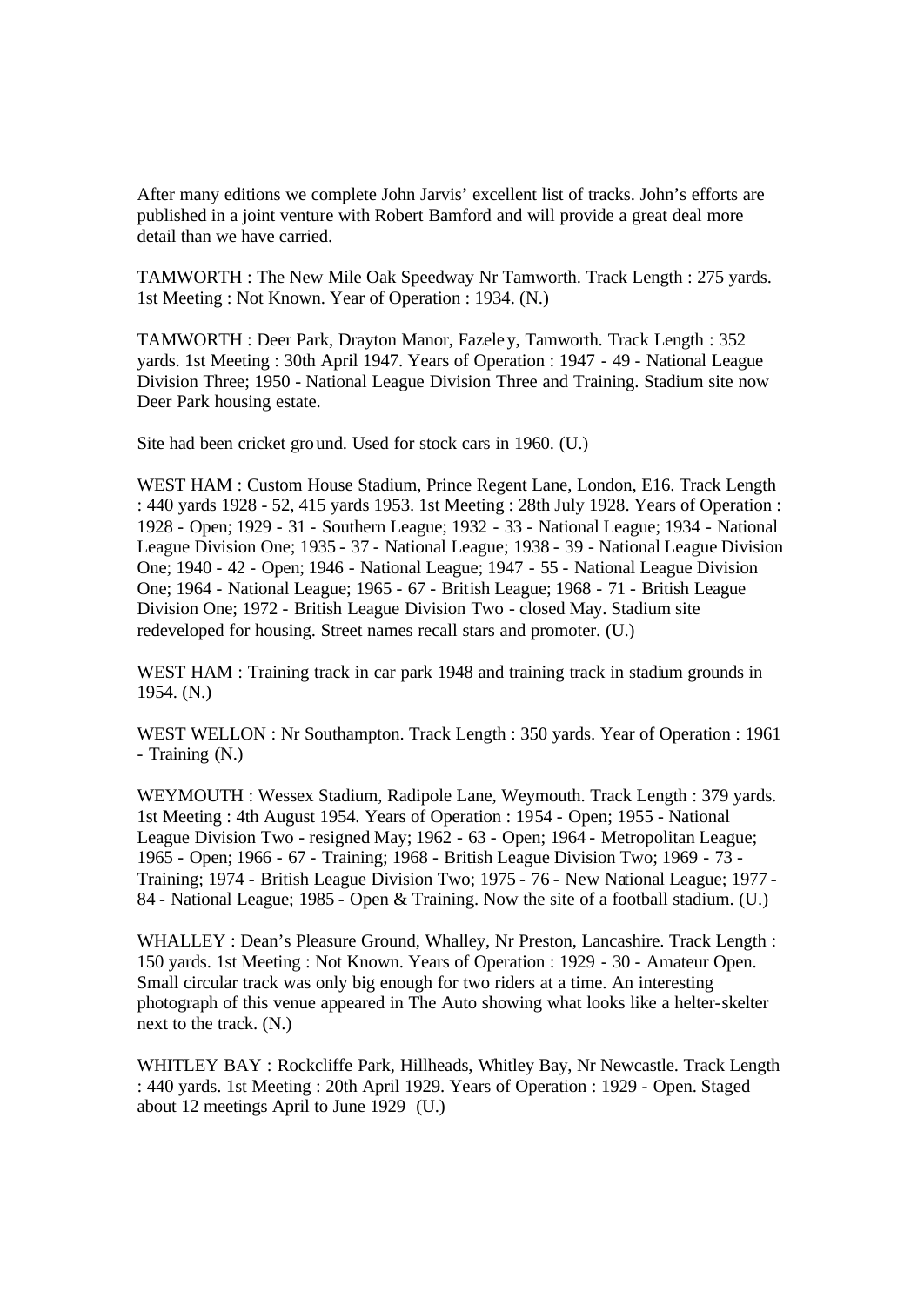WIGAN : Poolstock Stadium, Wigan. Track Length : 321 yards 1947, 394 yards 1960. 1st Meeting : 4th April 1947. Years of Operation : 1947 - National League Division Two; 1960 - Open.

WIGAN : Woodhouse Lane Greyhound & Sports Stadium, Wigan. Track Length : 360 yards, 294 yards 1954. 1st Meeting : 2nd May 1952. Years of Operation : 1952 - 53 - Open.

WIMBLEDON : Plough Lane Stadium, London SW17 0BL. Track length : 330 yards 9 ins 1928, 353 yards 343 yards 1939, 1957 - 67, 327 yards 1968. 1st Meeting : 28th May 1928. Years of Operation : 1928 - Open; 1929 - 31 - Southern League; 1932 - 33 - National League; 1934 - National League Division One and Division Two; 1935 - 36 - National League; 1937 - 39 - National League Division One; 1946 - National League; 1947 - 56 - National League Division One; 1957 - 64 - National League; 1965 - 67 - British Le ague; 1968 - 74 - British League Division One; 1975 - 84 - British League; 1985 - 90 - National League; 1991 - British League Division One - transferred to Eastbourne in May. Base for Wembley 1948. Track tarmaced and used for stock cars. CL in 2002!! (U.)

WISBECH : (Limes Speedway 1939). Track Length : 440 yards (approx.) 1st Meeting : 26th June 1938. Years of Operation : 1938 - 39 - Amateur Open; 1946 - 48 - Amateur Open. Grass Speedway - probably dirt on bends.

WOMBWELL : Ings Road Stadium, New Scarbro, Low Valley, Wombwell. Track length : Not Known. 1st Meeting : 14th April 1929. Year of Operation : 1929. (N.) WOMBWELL : South Yorkshire Sports Stadium, Station Road, Wombwell. Track Length : 424 yards 1930, 443 yards 1947, 452 yards 1948. 1st Meeting : 9th May 1928. Years of Operation : 1928 - 29 - Open; 1930 - Northern League; 1931 - Open; 1946 - Grass Track; 1947 - 48 - National League Division Three; 1964 - 65 - Open. Stadium site now Industrial Estate. (U.)

WOLVERHAMPTON : Monmore Green Stadium, Sutherland Avenue, Monmore Green, Wolverhampton. WV2 2JJ. Track Length : 329 yards. 1st Meeting : 30th May 1928. Years of Operation : 1928 - 30 - Open; 1950 - Open; 1951 - National League Division Three; 1952 - Southern League; 1953 - National League Division Two; 1954 - National Speedway - Resigned end of May; 1961 - 64 - Provincial League; 1965 - 67 - British League; 1968 - 74 - British League Division One; 1975 - 80 - British League; 1981 - National League; 1984 - 90 - British League; 1991 - 94 - British League Division One; 1995 - 96 - Premier League; 1997 - 01 - Elite League. (U.)

WORKINGTON : Derwent Park Stadium, Workington. Track Length : 398 yards, 390 yards 1980. 1st Meeting : 3rd April 1970. Years of

5 Operation : 1970 - 74 - British League Division Two; 1975 - 76 - New National League; 1977 - 81 - National League; 1985 - Open; 1987 - National League - base for Glasgow - expelled September; 1994 - Demonstration event; Premier Legaue 1999 -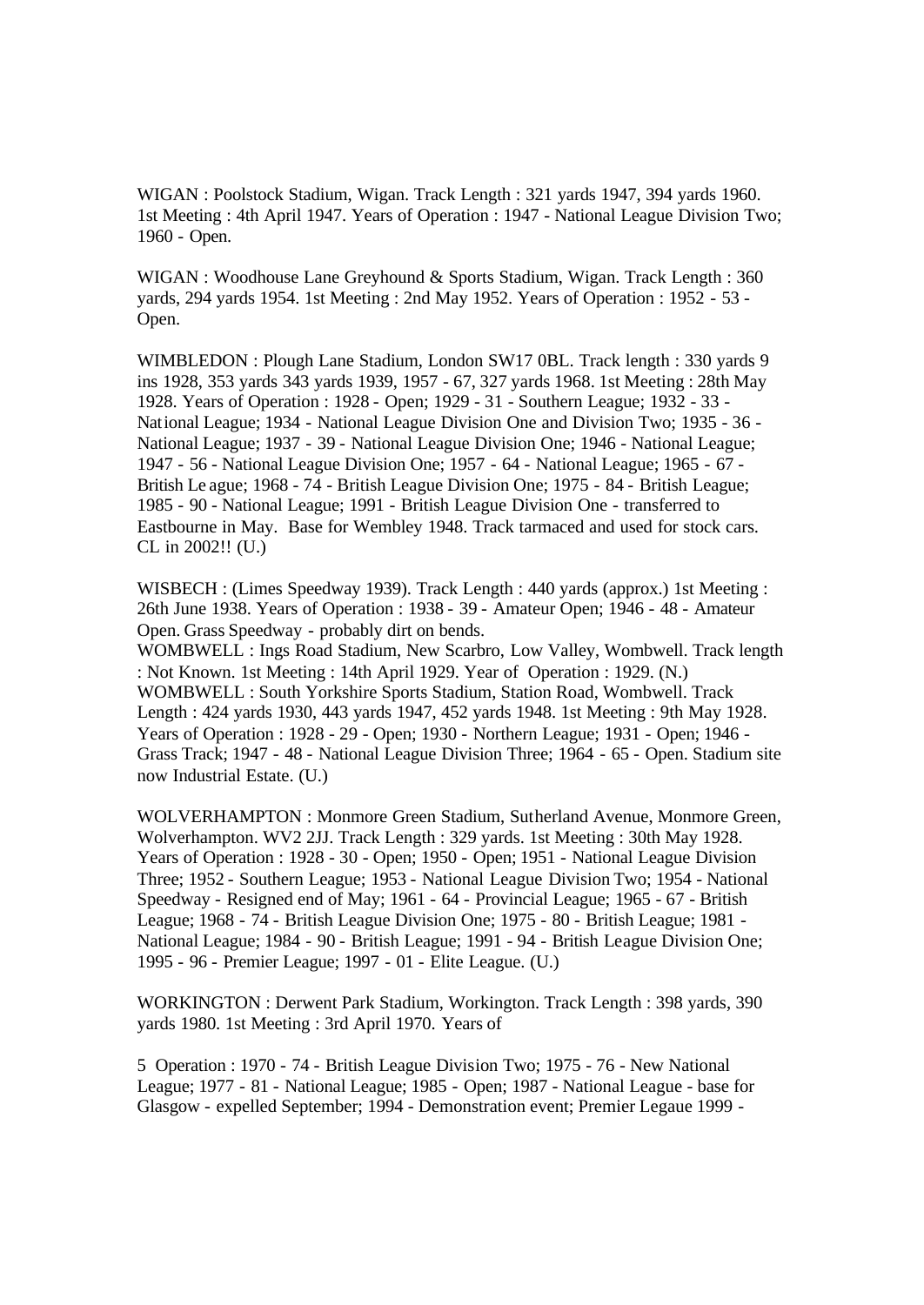#### 2001. (U.)

WORKINGTON : Lonsdale Park, Workington. Track Length : 359 yards 7 ins. 1st Meeting : 15th August 1931. Years of Operation : 1929 - Grass Track; 1931 - 32 Open; 1937 - 38 - Open. (U.) YORK : Burnholme Stadium, Heworth, York. Track Length : 442 yards. 1st Meeting : 3rd April 1931. (Demonstration : 25th October 1930). Years of Operation : 1930 - Demonstration; 1931 - Open. Stadium site now developed for housing. (N.) YORK : York Stadium, Green Hammerton, Nr York. Track Length : 880 yards. 1st Meeting : 14th September 1980. Years of Operation : 1980 - 82 - Long Track. (N.) YARMOUTH : Caister Road Stadium, Caister on Sea, Great Yarmouth, Norfolk, NR30 5TE. Track Length : 327 yards. 1st Meeting : 20th April 1948. Years of Operation : 1948 - 49 - National League Division Three; 1950 - 53 - National League Division Two; 1957 - 58 - Open; 1959 - Southern Area League; 1960 - Provincial League; 1961 - Eastern Area League - Open. Stadium still in use for greyhound and stock car racing.

#### ADDITIONS :

HOUGHTON LE SPRING : Racecourse Ground, Houghton Le Spring, Co. Durham. Track Length : Not Known. 1st Meeting : Not Know; Years of Operation: Not Known CARDIFF: Millennium Stadium, Cardiff Track Length: 1st Meeting: June 2001 Training tracks are under construction at Colchester and Workington plus the C L venue at Barford in the north of England.

#### **Cigarette Cards**

We have to thank David Hartley, 26 Haugh End Lane, Sowerby Bridge, West Yorkshire, HX6 3BJ for his efforts in pulling together this record of cigarette cards. We start with details of three sets and will complete the article in the next edition. Any thoughts on date of issue would be most welcome.

John Player & Sons Speedway Riders Set : 50 Colour

1 Joe Abbott Belle Vue; 2 Arthur Atkinson West Ham; 3 Phil Bishop West Ham; 4 Gordon Byers; 5 Dicky Case Hackney Wick; 6 Frank Charles Wembley; 7 Eric Chitty West Ham; 8 Bill Clibbett Hackney Wick; 9 Eric Collins Wimbledon; 10 Tommy Croombs West Ham; 11 Billy Dallison Southampton - Harringay; 12 Jack Dixon West Ham; 13 Stanley "Acorn" Dobson Belle Vue; 14 Frank Goulden Southampton; 15 Stan Greatrex New Cross; 16 George Greenwood Nottingham; 17 Max Grosskreutz; 18 Morian Hansen Hackney Wick; 19 Bob Harrison Belle Vue; 20 Vic Huxley; 21 Ron Johnson New Cross; 22 Wally "Nobby" Key New Cross; 23 Wally Kilmister Wembley; 24 Bill Kitchen Belle Vue; 25 Gus Khun Wimbledon; 26 Billy Lamont Nottingham; 27 Eric Langton Belle Vue; 28 Henry Riley "Ginger" Lees Wembley; 29 Wally Lloyd Wembley; 30 Cordy Milne Hackney Wick; 31 Jack Milne New Cross; 32 Mick Murphy New Cross; 33 George Newton New Cross; 34 Jack Ormston Harringay; 35 Jack Parker Harringay; 36 Cliff Parkinson Wembley; 37 Tommy Price\* Liverpool; 38 Geoff Pymar Wimbledon; 39 Claude Rye Wimbledon; 40 Jack Sharp Wimbledon; 41 Harry Shepherd Bristol; 42 Dick Smythe Harringay; 43 Tiger Stevenson West Ham; 44 Fred Strecker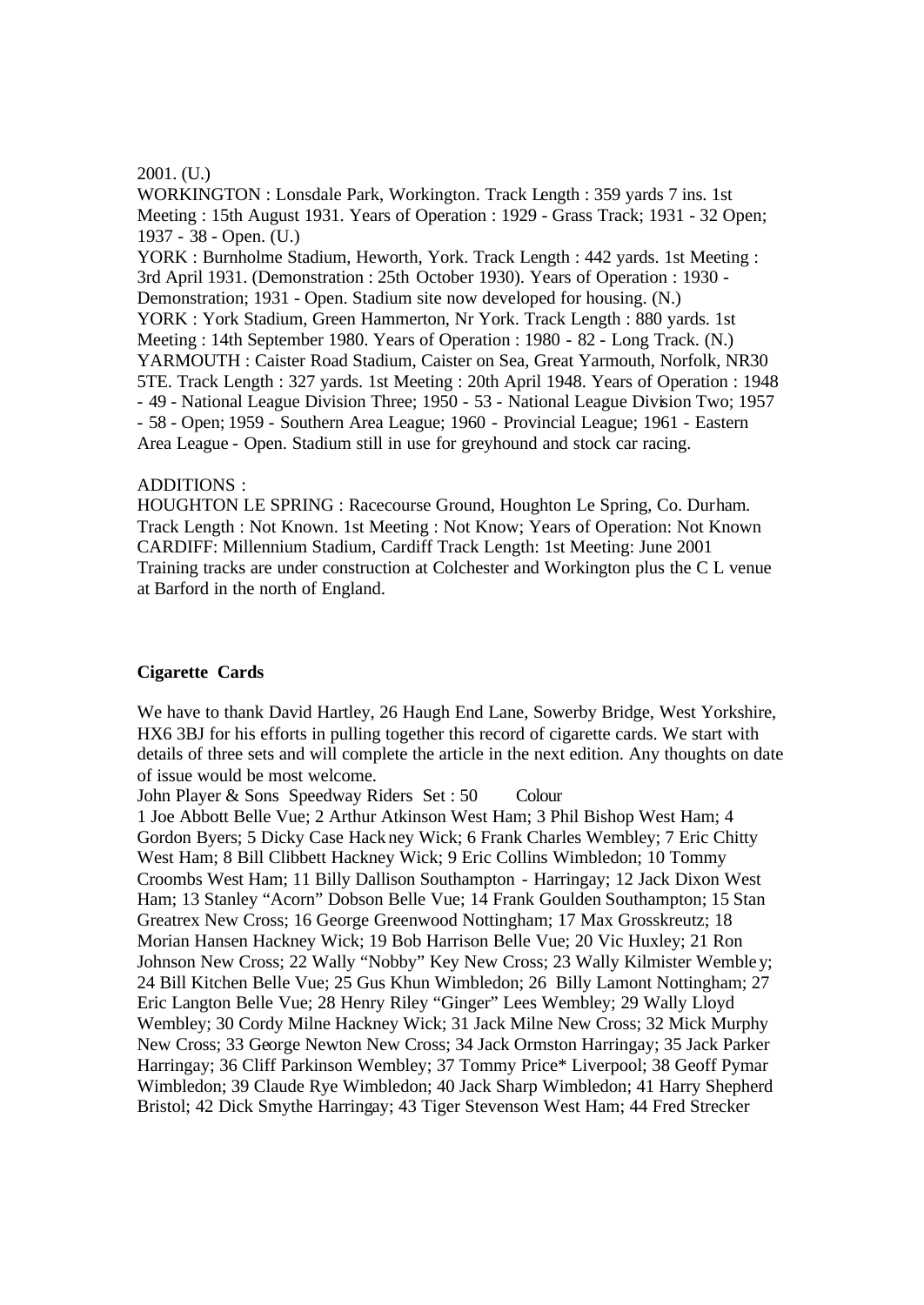Nottingham; 45 Lionel Van Praag Wembley; 46 Frank Varey Belle Vue; 47 Colin Watson Wembley; 48 Bluey Wilkinson West Ham; 49 George Wilks Hackney Wick; 50 Dicky Wise Norwich. \*not the 1949 World Champion

Richards Collection Speedway Stars by Mickey Darling

# Set : 105 Drawings

1 Ron Johnston Belle Vue; 2 Allan Kidd Poole; 3 Reg Reeves Yarmouth; 4 Peter Clark Rayleigh; 5 Brian Crutcher Wembley; 6 Maury Dunn Harringay; 7 Howdy Byford West Ham; 8 Eric Boothroyd Birmingham ; 9 Eddie Rigg Odsal; 10 Ron Swaine Swindon; 11 Geoff Mardon Wimbledon; 12 Keith Gurtner Ashfield\*; 13 Alan Smith Plymouth; 14 Freddy (should be Freddie) Williams Wembley; 15 Les Hewitt Coventry; 16 Billy Bales Norwich; 17 Gordon McGregor Motherwell; 18 Derek Braithwaite Wolverhampton; 19 Ken Sharples Belle Vue; 20 Ernie Rawlins Southampton; 21 Danny Malone Swindon; 22 Dick Campbell Edinburgh; 23 Bob Duckworth St Austell; 24 Bob Sharp Glasgow WC; 25 Derrick Tailby Coventry; 26 Tich Read Ipswich; 27 Ron How Harringay; 28 Fred Brand Yarmouth; 29 Jim Lightfoot Coventry; 30 Chris Boss Bristol; 31 Johnnie Chamberlain Yarmouth; 32 Norman Street St Austell; 33 Harry Bastable Wolverhampton; 34 Basil Harris Aldershot; 35 Syd Clark Ipswich; 36 Frank Boyle Oxford; 37 Bob Mark Edinburgh; 38 George Smith Belle Vue; 39 Dick Bradley Bristol; 40 Bill Codling Norwich; 41 Bert Croucher Southampton; 42 George Wilks Wembley; 43 Arthur Forrest Bradford; 44 Dan Forsberg Birmingham; 45 Dennis Parker Leicester; 46 Hugh Geddes Cardiff; 47 Peter Dykes Glasgow WC; 48 Pat Clark Oxford; 49 Brian Hitchcock; 50 Reg Duval Coventry; 51 Don Potter Stoke; 52 Fred Rogers Norwich; 53 Jack Unstead Rayleigh; 54 Bob Leverenz Norwich; 55 Arthur Wright Bradford; 56 Barry Briggs Wimbledon; 57 Ken McKinlay Glasgow WC; 58 Ken Middleditch Poole; 59 Split Waterman Harringay; 60 Derek Close Motherwell; 61 Jim Boyd Oxford; 62 Olle Nygren Harringay; 63 Merv Harding New Cross; 64 Ian Williams Swindon; 65 Jim Tolley Wolverhampton; 66 Ken Adams Stoke; 67 Graham Warren Birmingham; 68 Maurice McDermott Rayleigh; 69 Len Williams Leicester; 70 Malcolm 7 Craven West Ham; 71 Alan Hunt Birmingham; 72 Gerald Jackson Rayleigh; 73 Goog Hoskin Exeter; 74 Brian Shepherd Wolverhampton; 75 Bert Spencer Norwich; 76 Jack Parker Belle Vue; 77 Eric Williams Wembley; 78 Tommy Miller Glasgow WC; 79 Bluey Scott Motherwell; 80 Vic Duggan Harringay; 81 Terry Small Poole; 82 Bill Thatcher Plymouth; 83 Bill Osborne Oxford; 84 Jack Geran Exeter; 85 Joe Bowkis Harringay; 86 Ronnie Moore Wimbledon; 87 Peter Moore Wimbledon; 88 Ernie Brecknell Southampton; 89 Jack Gates St Austell; 90 Lionel Benson Leicester; 91 Phil Clarke Norwich; 92 Harold McNaughton Ipswich; 93 Bill Griffiths Liverpool; 94 Neil Street Exeter; 95 Tommy Price Wembley; 96 Dent Oliver Belle Vue; 97 Louis Lawson Belle Vue; 98 Bill Gilbert Wembley; 99 Ron Johnson New Cross; 100 Don Cuppleditch Edinburgh; 101 Jack Freeman Norwich; 102 Jack Biggs Bradford; 103 Johnny Myson Exeter; 104 Wilbur Lamo reaux Birmingham; 105 Ivan Kessell ??

\*not Ashfield in 1953 Black and white line drawings but one set known to be coloured.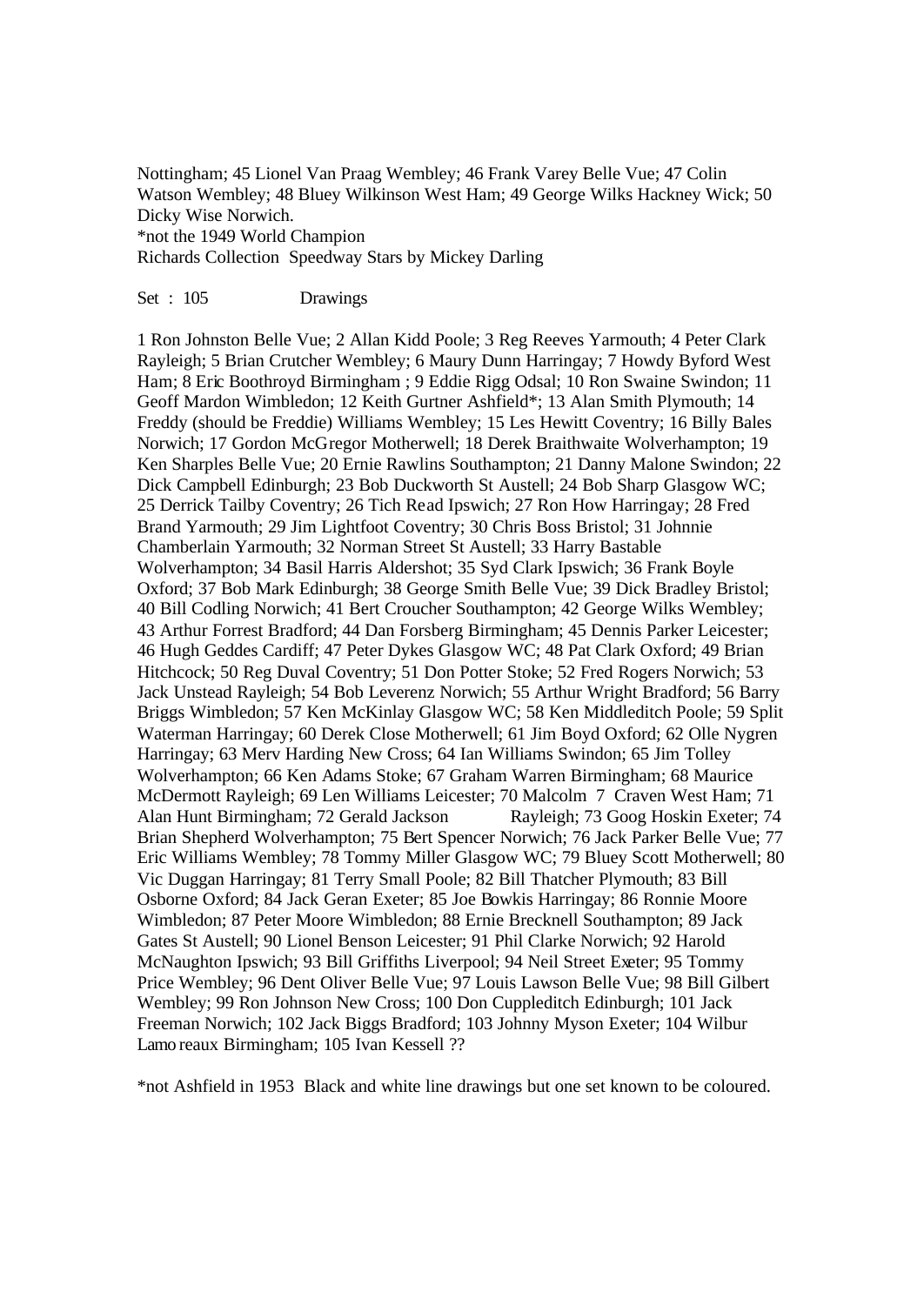"Popular" Speedway Riders Issued by Kiddy's Favourites Ltd., 128 Hope Street, Glasgow Set : 52

1 Eddie Rigg Odsal; 2 Bill Mathews West Ham; 3 Frankie Lawrence New Cross; 4 Willie Gilbert Wembley; 5 Howdy Byford West Ham; 6 Johnny Arnfield Harringay; 7 Les (should be Louis) Lawson Belle Vue; 8 Cyril Brine Wimbledon; 9 Sam (should be???) "Split" Waterman Harringay; 10 Joe Bowkis Harringay; 11 Ray Moore New Cross; 12 Jackie Freeman Norwich; 13 Alex Gray Plymouth; Bill Baird Glasgow WC; 15 Peter Lansdale Plymouth; 16 Ken Le Breton Newcastle; 17 Dent Oliver Belle Vue; 18 Charlie May Bristol; 19 Johnnie Myson Exeter; 20 Eddie (should be Eric) French New Cross; 21 Charlie (Should be Cliff) Watson West Ham; 22 Richard Howard Hanley (Stoke); 23 Johnny (should be Jackie) Biggs Harringay; 24 Bill Wilson Middlesbrough; 25 Benny King West Ham; 26 Jeff Lloyd New Cross (shows Eric Chitty); 27 Eric Chitty West Ham (shows Jeff Lloyd); 28 Jack Parker Belle Vue; 29 Norman Parker Wimbledon; 30 Malcolm Craven West Ham; 31 Bill Kitchen Wembley; 32 Alex Statham Odsal; 33 Tommy Price Wembley; 34 George Wilks Wembley; 35 Ron Clarke Odsal; 36 Vic Duggan Harringay; 37 Aubrey Lawson West Ham; 38 Bill Rogers Belle Vue; 39 Bill Longley New Cross; 40 Ron Johnson New Cross; 41 Frank Dolan Harringay; 42 Ray Duggan Harringay; 43 Frank Hodgson Middlesbrough; 44 Lloyd Goffe Harringay; 45 Oliver Hart Odsal; 46 Mike Erskine Wimbledon; 47 Geoffrey Pymar New Cross; 48 Tommy Croombs West Ham; 49 Tommy Allott Sheffield; 50 Les Wotton Wimbledon; 51 Les Price (should this be Ernie ?) Odsal; 52 Joe Abbott Bradford. (Note: some rider names and team names misspelled on these cards) The cards are black and white drawings with pink faces on a green background.

To be continued.

# **CAN YOU HELP ?**

Philip Pike, Arthur House, Tai Arthur, Penisarwaen, Caernarfon, Gwynedd, LL55 3PN is seeking heat details for the following Birmingham matches: 1946-6.6. at Sheffield; 11.7.1946 at Middlesbrough; 13.7. v Sheffield;15.7 at Newcastle; 14.9. v Middlesbrough; 28.9. v Newcastle. 1953-20.6 at Belle Vue. 1956-30.4. at Poole; 14.5. at Wimbledon; 24.5 at Wembley; 6.8. at Wimbledon; 9.8. at Wembley. 1972-29.5. at Berwick; 1.7. at Long Eaton. 1978-30.5. v Exeter;3.6. at Swindon. 1979-6.7. at Hackney. Philip is also seeking heat details for the following Tamworth matches: 1947-13.5. at Wombwell; 15.5. at Plymouth; 18.6. v Wombwell.

1948-22.4. at Plymouth; 1.6. at Yarmouth. Date unknown National Trophy at Southampton (score 77 - 31 for Saints.) 1950-28.6. at St. Austell; 21.7. at Leicester; date unknown for the following National League Division Three matches v Aldershot (45 - 38); at Aldershot (25 - 59); v Rayleigh (51 - 32); v Leicester (37 - 47).

Jim Henry (Joint Editor) is looking for 1951 Motherwell heat details . (4 = fourth place rider; SH = second half)  $31/3$  v Swedish Lions(4, SH); 6/4 v Fleetwood (4, SH); 20/4 v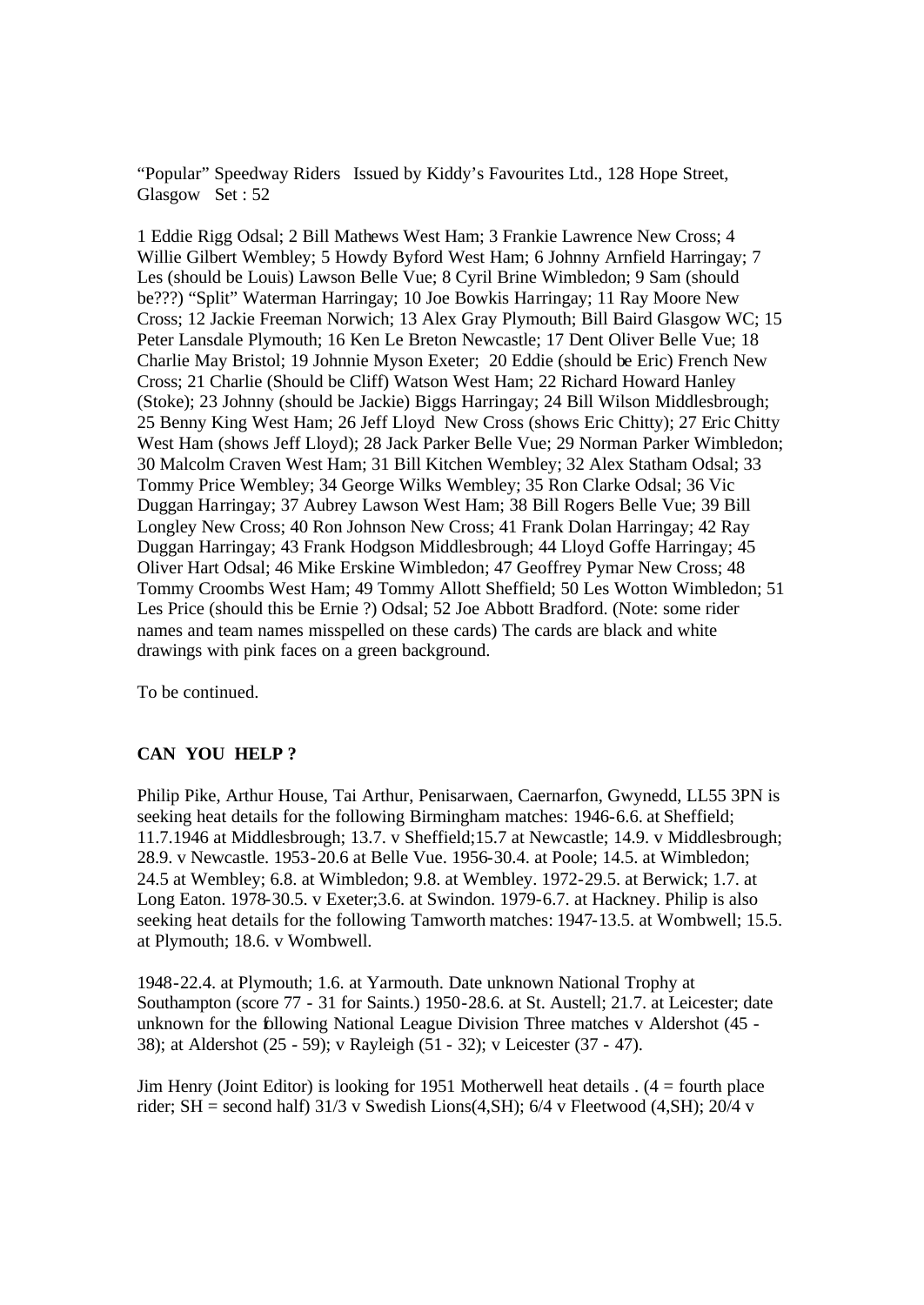Ashfield (SH); 27/4 v Newcastle (4,SH); 11/5 v Halifax (SH); 18/6 Best Pairs (SH); 25/5 v White City (SH); 8/6 v Walthamstow (SH); 15/6 v Ashfield (SH); 29/6 v Yarmouth (SH); 6/7 v Newcastle (SH); 27/7 v Coventry (SH); 27/8 v Leicester (SH); 31/8 v Fleetwood (4,SH); 7/9 v Oxford (SH); 12/10 v Glasgow Select (4,SH).

Andrew Weltch, 36 Thornbury Close, Rhiwbina, Cardiff, CF14 1TU,. Telephone / Fax 029 20 613614 Email: Weltch@cardiff.ac.uk is compiling a history of speedway in Wales for publication in 2002. He is seeking information, press cuttings, photocopies of programmes and , especially, photographs from Wales's two long track speedways at Prestatyn 1967 - 72 and Ammanaford (12.9.70). Andrew is seeking photographs from all Welsh tracks.

# **FIXTURE FORMAT**

A few editions ago I (Jim Henry) floated an idea of covering meeting formats. Let me offer a sample of what I mean. The format for the 1946 ACU Cup competition was as follows: Ht1 3 4 v 1 3; Ht2 1 6 v 4 6; Ht3 3 5 v 1 5; Ht4 1 2 v 1 2; Ht5 3 6 v 3 4; Ht6 2 4 v 5 6; Ht7 1 5 v 1 3; Ht8 1 3 v 2 6; Ht9 2 6 v 3 4; Ht10 4 5 v 2 5; Ht11 2 3 v 1 4; Ht12 7 8 v 7 8; Ht13 5 6 v 2 5; Ht14 1 4 v 4 5; Ht15 2 5 v 3 6: Ht16 4 6 v 1 6.

Any other offers of formats gratefully accepted. The reason for this article as it may help fellow researchers work out team lineups and who should have appeared in any particular heat.

# **THE COLE SPEEDWAY ENGINE**

Adrian Pavey tells us a bit about another engine which challenged the JAP and the JAWA.

Howard Cole (Senior) was the Midlands distributor for the JAP speedway and grass track engines and also operated a repair and tuning service. Through his wealth of experience he knew all the strengths and weaknesses of the engine. The speedway JAP was prone to oil leaks and dirt could easily find its way inside the the engine, often leading to major mechanical breakdown....so, Cole designed and built his own speedway engine which was based on the JAP unit.

Cole set himself a brief to make the engine more reliable than the JAP and to produce an engine that needed less servicing. The Cole engine featured fully enclosed valve gear, stronger castings, a redesigned cylinder barrel with liners for the piston and the pushrods, and fitted a steel con-rod. Con-rod failure had been a major problem for the JAP motor. Many of the parts for the new Cole engine were interchangeable with JAP parts.

The Cole engine had three different cam profiles available for his engine and there was the option to have a magneto or coil ignition. The coil equipped engine had a different timing case to house the points. There was scope to change the compression ratio to suit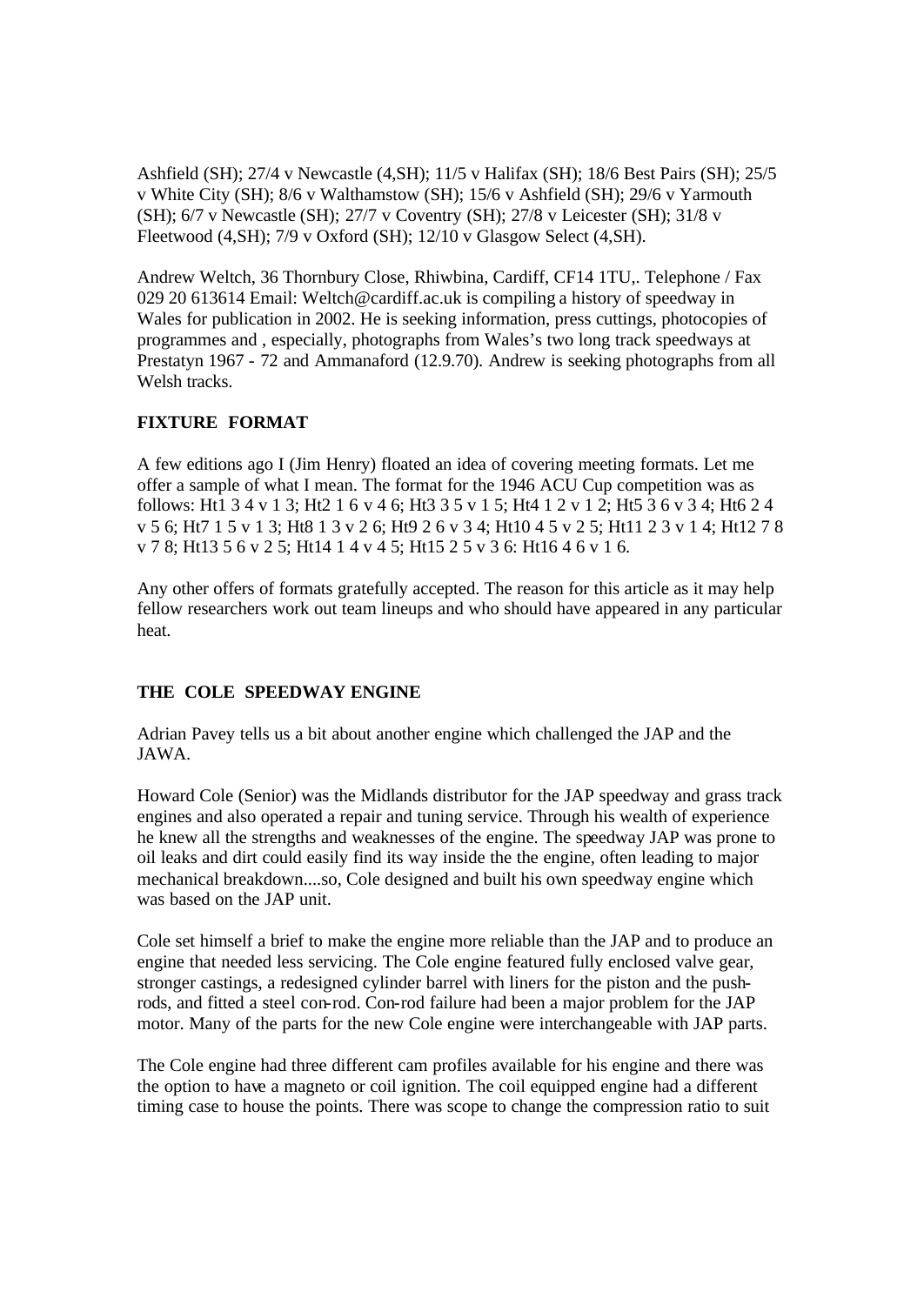conditions by using one of three compression plates between the barrel and the cylinder head.

The engine was readily available for the start of the 1972 season and cost £185 for the coil ignition version or £195 for the magneto version. The Cole engine found infamy in the following years with the revelation that some engines actually measured 600cc when the limit for domestic competition was 500cc (plus a margin for error.)

## **You Tells Us and We Tell Everybody**

(What a pair of clypes!)

We look forward to your information in response to our questions.

Thanks to Vic Vanni, 26 Baker Street, Glasgow, John Short, 4 Glenview Road, Water Lane, Brislington, Bristol, and Alan Bates, (who despite Jim's efforts to translocate him to Felixstowe still resides in Folkestone), who have sent us information about "There is another Sun". Our trio recall it was B movie about a wall of death rider who wants to become a speedway rider. John tells us that the original title was used in 1951 but the film was re released in 1953 under the title "Wall of Death" and was shown on TV under that title a few years ago. (Was the author of the book "Wall of Death" which inspired the movie a fan of Dick Campbell?) We have a bit of a disagreement over the main players as one source states Lawrence

Harvey played the goodie and Maxwell Reed ( the wall of death rider) was the baddie while another says that Harvey Fowler played the wall of death rider. There was a speedway scene which was of Archie Windmill practising at Walthamstow. Alan tells us there was an item about the film in the Walthamstow programme of 25th September 1950. The programme advised that staff from a film company had been at the stadium to check it out in advance of filming there. The programmes from 1951 don't mention the film. Alan and John add the names of Susan Shaw, Hermoine Baddeley and Leslie Dwyer (the punch and Judy man in TV's Hi De Hi)to the cast.

Vic also tells of another film with a speedway angle called "The Monkey's Paw" in which the heroine's brother was trying to break into speedway. Seems the young novice was killed on the track and the film showed him enveloped in a ball of fire. (OK we all know from our school chemistry that methanol burns without a visible flame. Fires, thankfully, are not common but bikes do go on fire from time to time. The most spectacular fire in recent years was experienced at Armadale in 2000 when George Wells' bike caught fire. This fire was very visible as the methanol ignited George's bike cover and that blazed away merrily as George tore round the track lighting up the night sky until the flames were extinguished by the starting marshall Jim Syme.)

John mentions other movies such as "Britannia of Billingsgate" of 1933, a musical telling the story of a Cockney fishmonger's wife who became a film star which included Ron Johnson and Tom Frandon and "Broncho Bullfrog" of the late 1960s which included some background scenes taken at Hackney Speedway.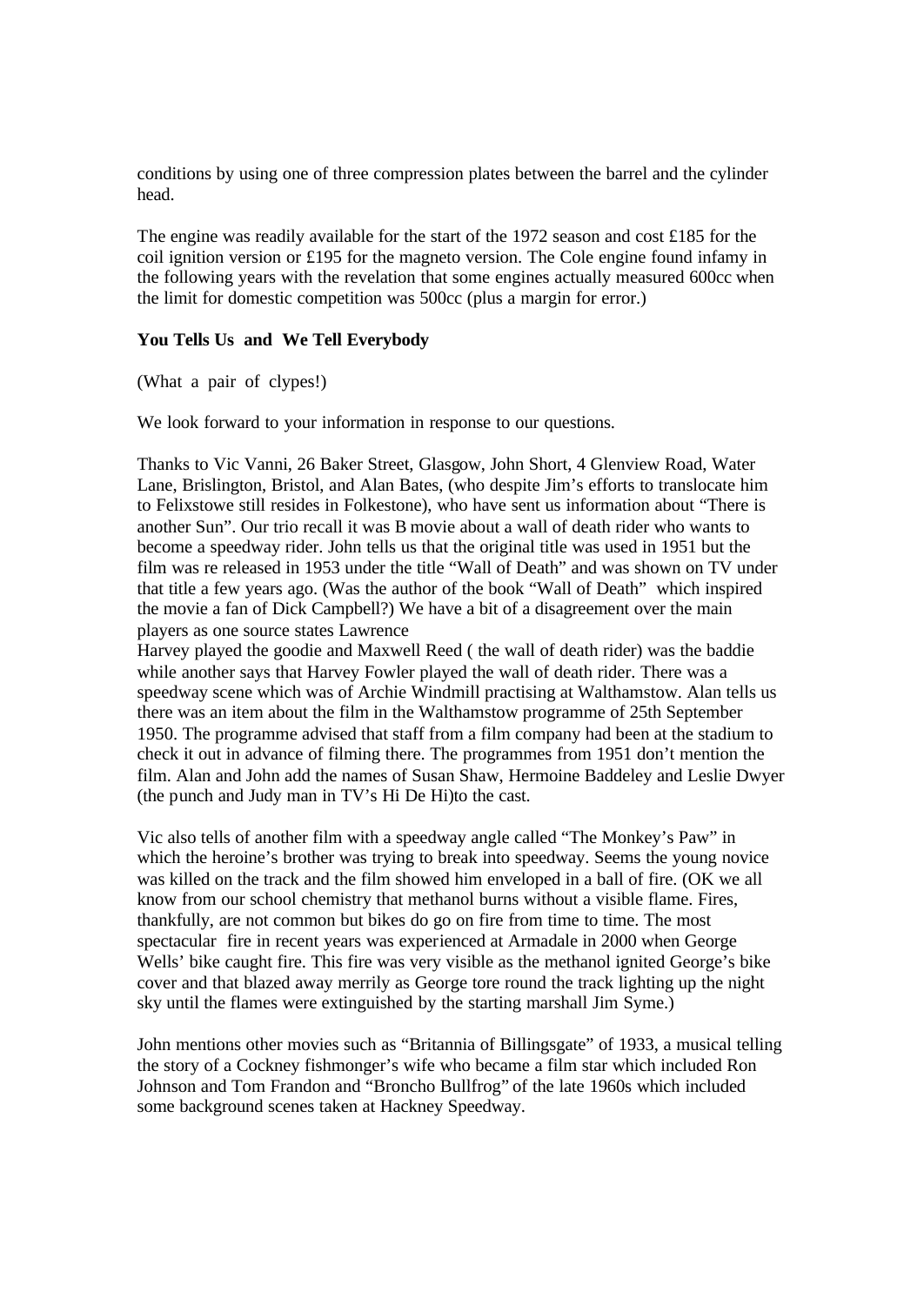John goes on to mention that he thinks several short films featuring speedway have been produced and mentions one called "Flying Cinders" which he thinks was filmed at Hackney some time before the war.

Finally John mentions the children's TV drama series of a few years ago called "King Cinder" which was filmed at Rye House and featured Rockets riders. (Eastenders once featured speedway with Troy Pratt as Ricky.)

Charles McKay of Bradford has sent us an extract from a recent copy of the Collectors' Club Magazine which lists all the Fanzines from the Belle Vue Bulletin in 1929. (Was The Scottish Speedway News of 1928 dedicated to Marine Gardens the first speedway fanzine???) For copies of the SCM magazine which costs £2.00 contact Nick Barber, 31 Fairfield Avenue, Felixstowe, Suffolk IP11 9JQ Tel 01394 283266 or contact Nick Email n.barber@ntlworld.com .

Charles adds to the list in the Collectors' Mag The Last Lough - Berwick; Waspland Whisperings - Newport 1965 3 editions April, May, July; Exeter - Fanfare 1948; Falcon Fanfare 1982 -86; Plymouth - Devils Dispatch 11 every two weeks No 7 June 1948 - No13 13 Sept1948;

Cheetahs Chronicle; Wolverhampton - Wolfcry contact Mark Sawbridge, Flat 5, Malcolm Court, Lower Vauxhall, Wolverhampton, WV1 4SS. Email wolfcry@cableinet.co.uk Web www.wolfcry.co.uk (£1); The Voice of Speedway £4 published quarterly 20 Uplands Park Road, Rayleigh, Essex, SS6 8AJ Tel 01268 742295 Web www.friendsof speedway.co.uk. Charles thinks there is a Poole fanzine called Pep but has no details.

Franco Oliani, yoghi59@hotmail.com tells us tht Ronder McKinlay in New Zealand advises that Ronnie Moore won his second championship using a Mattingly framed JAP. (The Mitchell mentioned in connection was indeed Aussie Clem Mitchell who built frames in Edinburgh.)

C.V. Chubb, of Plaistow tells us that there were proposals for a track at Bridgewater in the 1970s. He also adds that Ernie Rawlins was fatally injured in the final meeting at Southampton in 1957 and died on 18.9.1956 which was the day of the World Final. A two minute silence was held at Wembley for Rawlins.

On the topic of track fatalities can we conclude debate on Max Pearce as Norman Jacobs writes to confirm Keith Farman's age for Max of 27.

Belated thanks to Royston L. Blackstone, of 5 Springfield Road, Southwell, Notts for sending on information about cigarette cards. He suggests card 406 is Cyril Brine, and that 408 had two cards with that number showing Eddie Lack and Cyril Brine. Royston confirms that there were cards which were the same but had different numbers.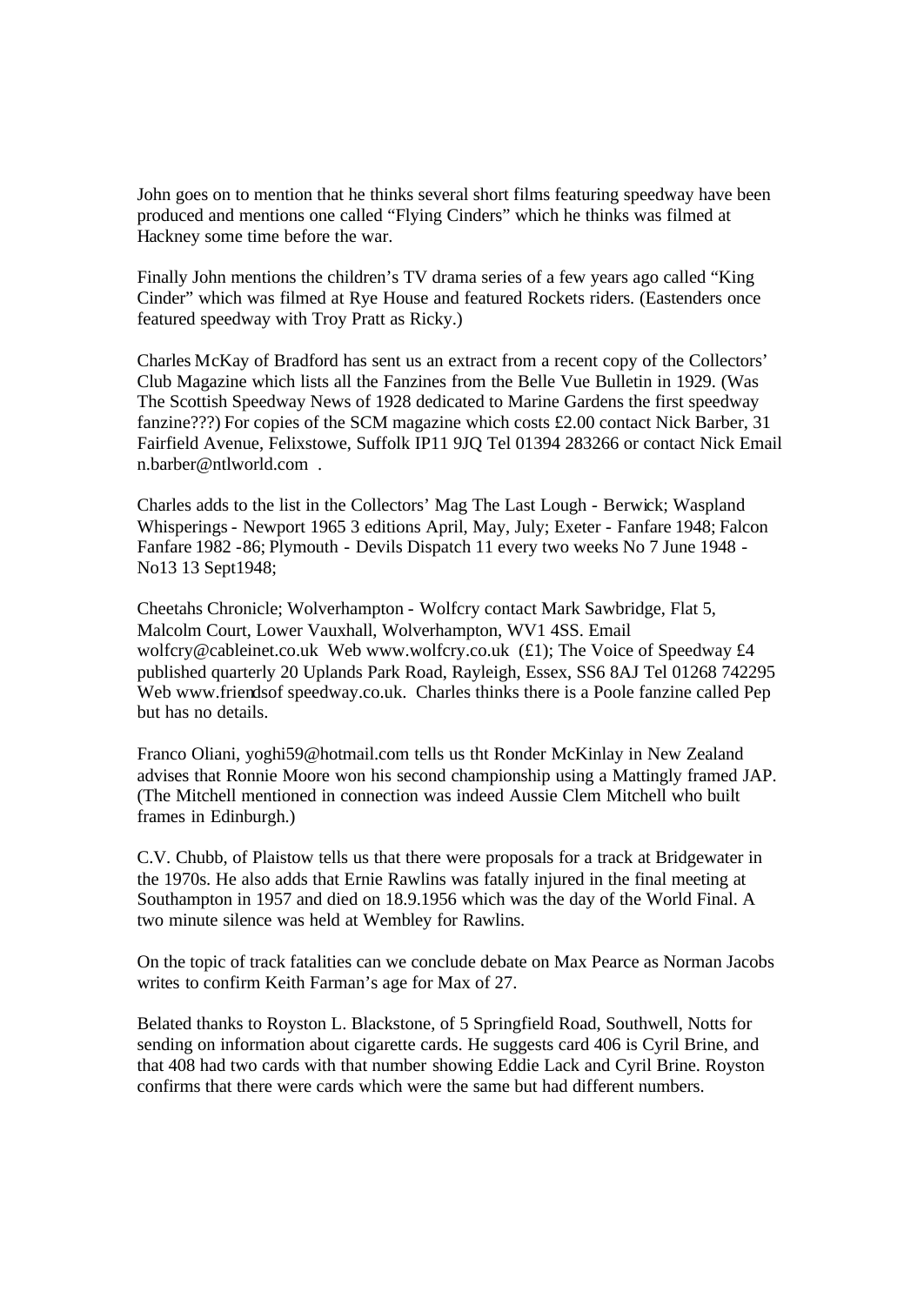# **Books On Speedway**

We continue with Graham Fraser's list of speedway books.

| Title                                                               | Author                                                     | Year                     |
|---------------------------------------------------------------------|------------------------------------------------------------|--------------------------|
| Ipswich Speedway                                                    |                                                            |                          |
| Supporters Club Handbook<br>Story(Part One)                         | Ed David Henshall (ISSC)<br>Mike Hunter                    | 1953 Ivan Blacka<br>1979 |
|                                                                     | Ivan Mauger 30 Year World Jubilee Series Ivan Mauger (Ger) | 1985                     |
| Ivan Mauger Speedway Book                                           | 1972                                                       |                          |
| Ivan Mauger Speedway Extravagnza Ivan Mauger                        | 1975                                                       |                          |
| Ivan Mauger Speedway Extravaganza No2 Ivan Mauger                   | 1976                                                       |                          |
| Ivan Mauger Speedway Extravaganza No3 Ivan Mauger                   | 1977                                                       |                          |
| Ivan Mauger Speedway Spectacular Ivan Mauger<br>World Speedway Book | 1975 Ivan Mauger's<br>1988                                 |                          |
| Jamie & Jeremy Luckhurst                                            | Jimmy McIntyre                                             | 1988                     |
| JAP 500cc & 350cc                                                   |                                                            |                          |
| Speedway and Grass Track Manual JAPrestwich Ltd                     |                                                            | c1950s                   |
| JAP The End of an Era                                               | <b>Jeff Clew</b>                                           | 1988                     |
| John Hack Benefit & Dave Perks                                      |                                                            |                          |
| <b>Testimonial Souvenir Brochure</b>                                | $\gamma$                                                   |                          |
| Juno Picture Book No 9                                              |                                                            | 1948                     |
| Jus' Kidding                                                        | <b>Bill Ritchie</b>                                        | 1995                     |
| Katowice '86 The Story of                                           |                                                            |                          |
| a World Final                                                       | Ed: Richard Frost Speedway Star                            | 1986                     |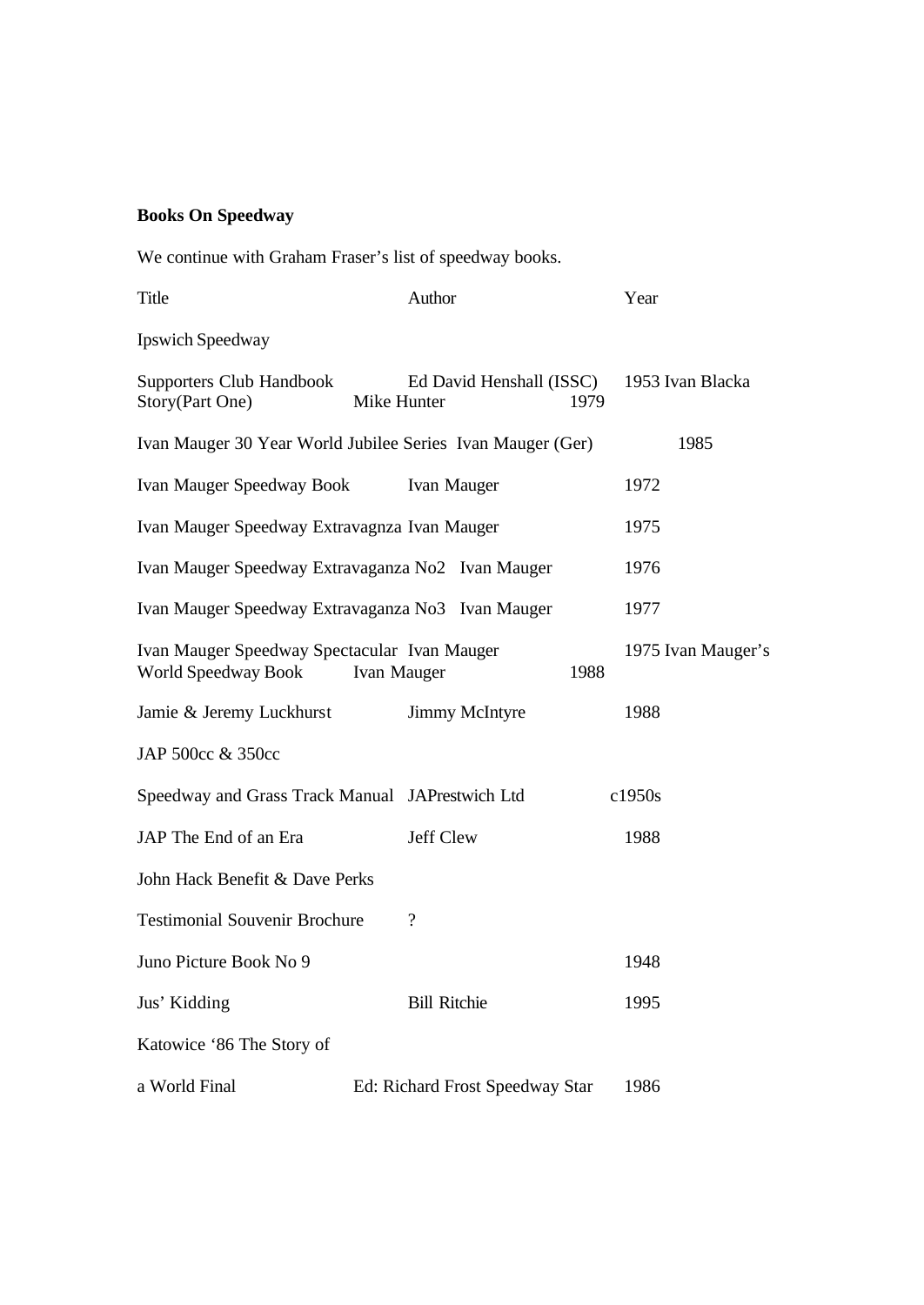| Keith Pritchard Testimonial Year 1988 Brochure            |                                | 1988 |
|-----------------------------------------------------------|--------------------------------|------|
| Ken McKinlay 1949 - 1975                                  | <b>Maurice Jones</b>           | 1976 |
| Kid Malone - Ace of Speedway                              | Leslie Bell                    | 1947 |
| King's Lynn Speedway Official Handbook 1968 Martin Rogers |                                | 1968 |
| Know Your Rider                                           | A.S.Hart                       | 1947 |
| Lada International Speedway Book Ed: Richard Bott         |                                | 1982 |
| Leicester Speedway 1949 - 1978                            | Mike Holt                      | 1979 |
| Lennon's Illustrated Speedway                             |                                |      |
| Annual 1946 - 47                                          | Ed: Norman J Lennon (Aus) 1946 |      |
| Lew Coffin Story                                          | Cyril May                      | 1966 |
| Linlithgow Speedway -                                     |                                |      |
| The Story So Far                                          | Friends of Edinburgh Speedway  | 1996 |
| Liverpool Speedway Official Year Book 1949                |                                | 1949 |
| Liverpool Handbook                                        |                                | 1950 |
| Liverpool Speedway Official Year Book 1951 - 1952         |                                | 1952 |
| Loaders International Speedway Annual Tony Loader         |                                | 1990 |
| Loaders International Speedway Annual Tony Loader         |                                | 1991 |
| Loaders International Speedway Annual Tony Loader         |                                | 1992 |
| Long Eaton Brochure                                       | 1951 / 1952                    |      |
| Long Eaton Speedway - A History from 1950 Maurice Jones   |                                | 1998 |
| Main Dane                                                 | Hans Neilsen/Gareth Rogers     | 1994 |
| Martin Piddock Book                                       |                                |      |
| Canterbury Speedway                                       | M Piddock & P Kemp             | 1970 |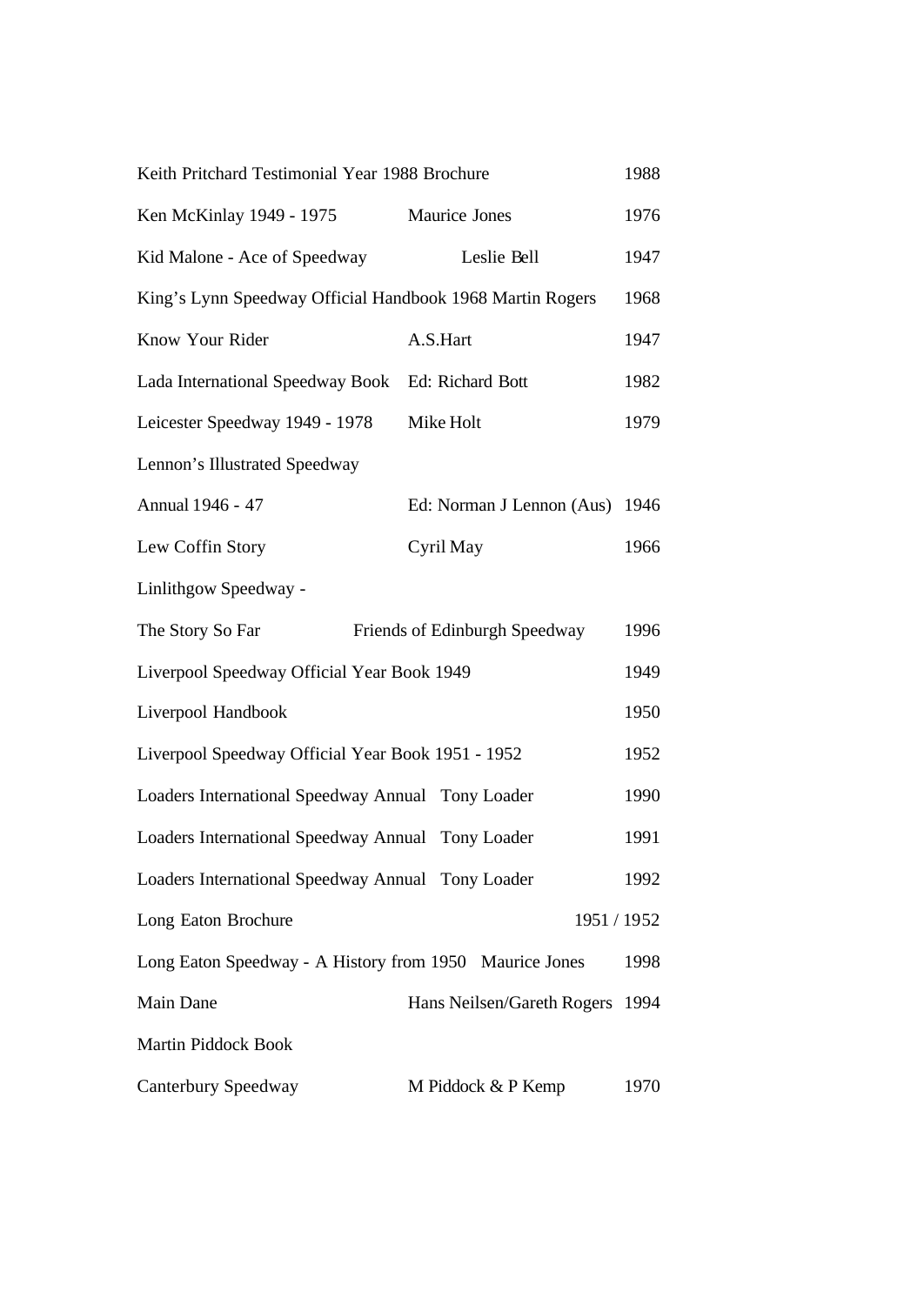| Martin Speedway Machines (Price Booklet) Victor Martin & Co |                                    | 1939               |  |  |  |  |  |
|-------------------------------------------------------------|------------------------------------|--------------------|--|--|--|--|--|
| Met Them With Us                                            | Gar Harrow & Hal Seer              | 1939               |  |  |  |  |  |
| Middlesbrough Speedway Team 1946                            |                                    |                    |  |  |  |  |  |
| Mike Keen Benefit (Souvenir Programme) Benefit Committee    |                                    |                    |  |  |  |  |  |
| Mike Parker's Speedway Sketch                               | Mike Parker                        | 1964               |  |  |  |  |  |
| Mirror Speedway Annual 1968                                 | Eric Linden                        | 1986               |  |  |  |  |  |
| Missing Speedway Ace                                        | <b>Leonard Gribble</b>             | $\overline{\cdot}$ |  |  |  |  |  |
| Monarchchronicle Review of Year (1982)                      |                                    | 1983               |  |  |  |  |  |
| Monarchs' 21st Anniversary Handbook Ed: Ian Hoskins         |                                    | 1969               |  |  |  |  |  |
| Monarchs '85 (1985 Souvenir Brochure) Mike Hunter           |                                    | 1985               |  |  |  |  |  |
| Motorbike Racer (Bruce Abernethy) Julia Wall (NZ)           |                                    |                    |  |  |  |  |  |
| Motor Cycle News Yearbook<br>1976/1977                      |                                    |                    |  |  |  |  |  |
| Motor Cycle News Yearbook<br>1977/1978                      |                                    |                    |  |  |  |  |  |
| Motor Cycle News Yearbook<br>1978/1979                      |                                    |                    |  |  |  |  |  |
| Motor Cycle News Yearbook                                   |                                    | 1980               |  |  |  |  |  |
| My Story Eric Chitty                                        | Eric Chitty/ Stenners No.2         | 1947               |  |  |  |  |  |
| My Story Jack Parker                                        | Jack Parker/Stenners No.3          | 1947               |  |  |  |  |  |
| Bill Kitchen/Stenners No.5<br>My Story Bill Kitchen         |                                    |                    |  |  |  |  |  |
| My Story Norman Parker                                      | Norman Parker/Stenners No.4 1947   |                    |  |  |  |  |  |
| My Story Ron Johnson                                        | Ron Johnson/Stenners No.1          | 1947               |  |  |  |  |  |
| My Speedway Story                                           | Will Lowther                       | c1949/1950         |  |  |  |  |  |
| N.L. 90                                                     | John Callaghan                     | 1992               |  |  |  |  |  |
| Naked Speedway                                              | D.Kinvig, R.Jarvie, I.McArthur1992 |                    |  |  |  |  |  |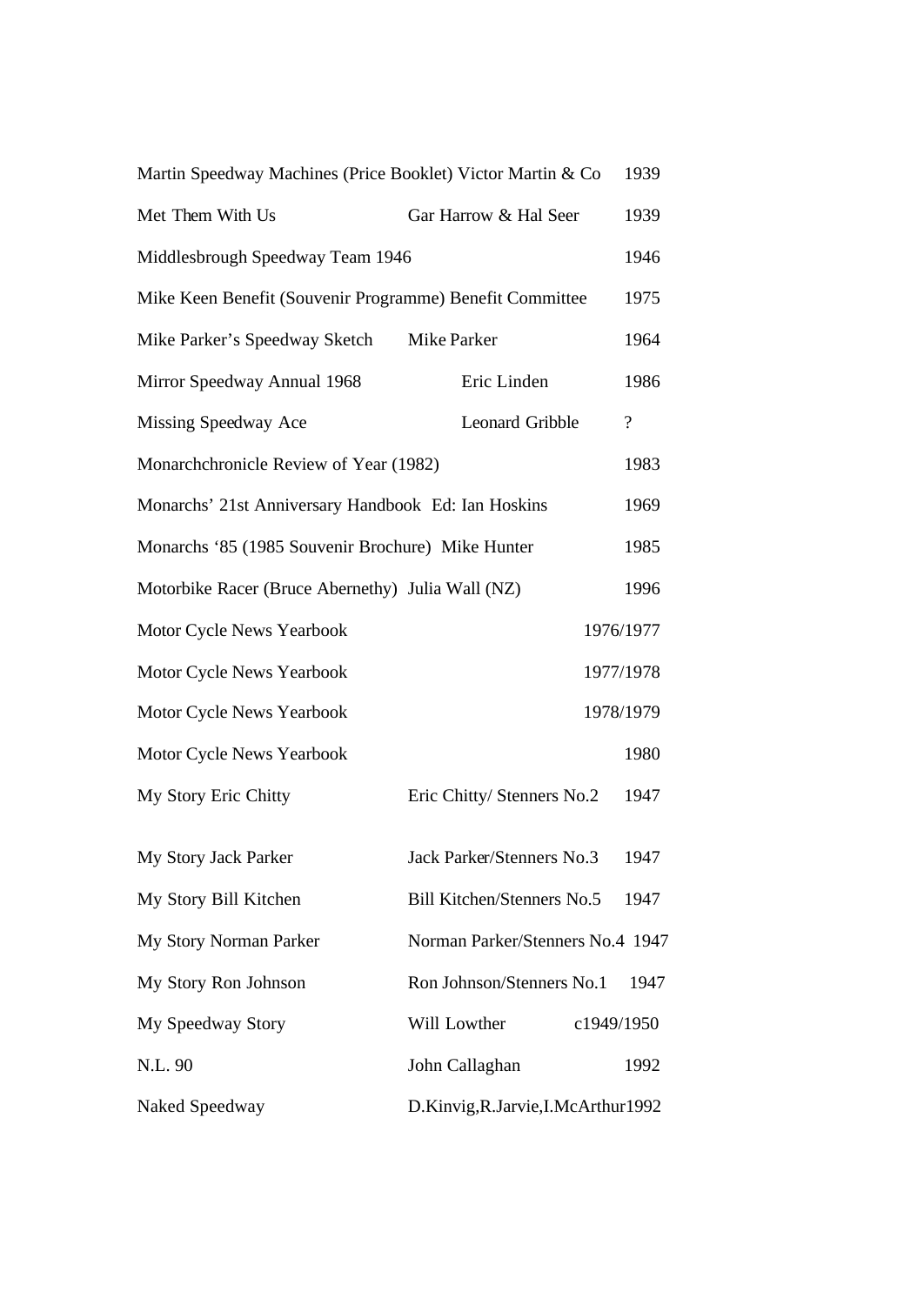| <b>Statistical Reviews</b>                          | Peter Jackson (Speedway Archives) |      |
|-----------------------------------------------------|-----------------------------------|------|
| National League Div One 1946 - A Statistical Review |                                   | 1999 |
| National League Div One 1947 - A Statistical Review |                                   | 1999 |
| National League Div One 1948 - A Statistical Review |                                   | 1999 |
| National League Div One 1949 - A Statistical Review |                                   | 1999 |
| National League Div One 1950 - A Statistical Review |                                   | 1999 |
| National League Div One 1951 - A Statistical Review |                                   | 1999 |
| National League Div One 1952 - A Statistical Review |                                   | 1999 |
| National League Div One 1953 - A Statistical Review |                                   | 2000 |
| National League Div One 1954 - A Statistical Review |                                   | 2000 |
| National League Div One 1955 - A Statistical Review |                                   | 2000 |
| National League Div One 1956 - A Statistical Review |                                   | 2000 |

To be continued.

## **Norman Jacobs' Rankings 1946 - 1966**

Norman Jacobs, author "Speedway in East Anglia" and the forthcoming "Speedway in London" has turned his thoughts to rider rankings and has penned the following article.

This is not intended to be a serious piece of definitive research, but, using the rankings published by Stenner's Annual for the years 1946 - 1953 and the Speedway Star from 1956 - 1966, I thought it might be interesting to see who were the best, or most consistent riders during that 20 year post war period.

Because there is a gap of two years, 1954 and 1955, I decided to draw up my own rankings for those years based on league averages, Test Match averages, World Championship placings and other individual trophy placings etc. Of course I realise that not being there at the time makes a difference to how rankings might turn out, but I felt it would be unfair to riders like Ronnie Moore, Jack Young and Brian Crutcher in particular to miss out those years altogether. { I'd be happy to discuss my rankings with anyone who is interested. (Contact Norman at 101 Farmleigh Avenue, Clacton on Sea, Essesx CO15 4UL Tel 01255 426118 or Email on normanjacobs@hotmail.com .}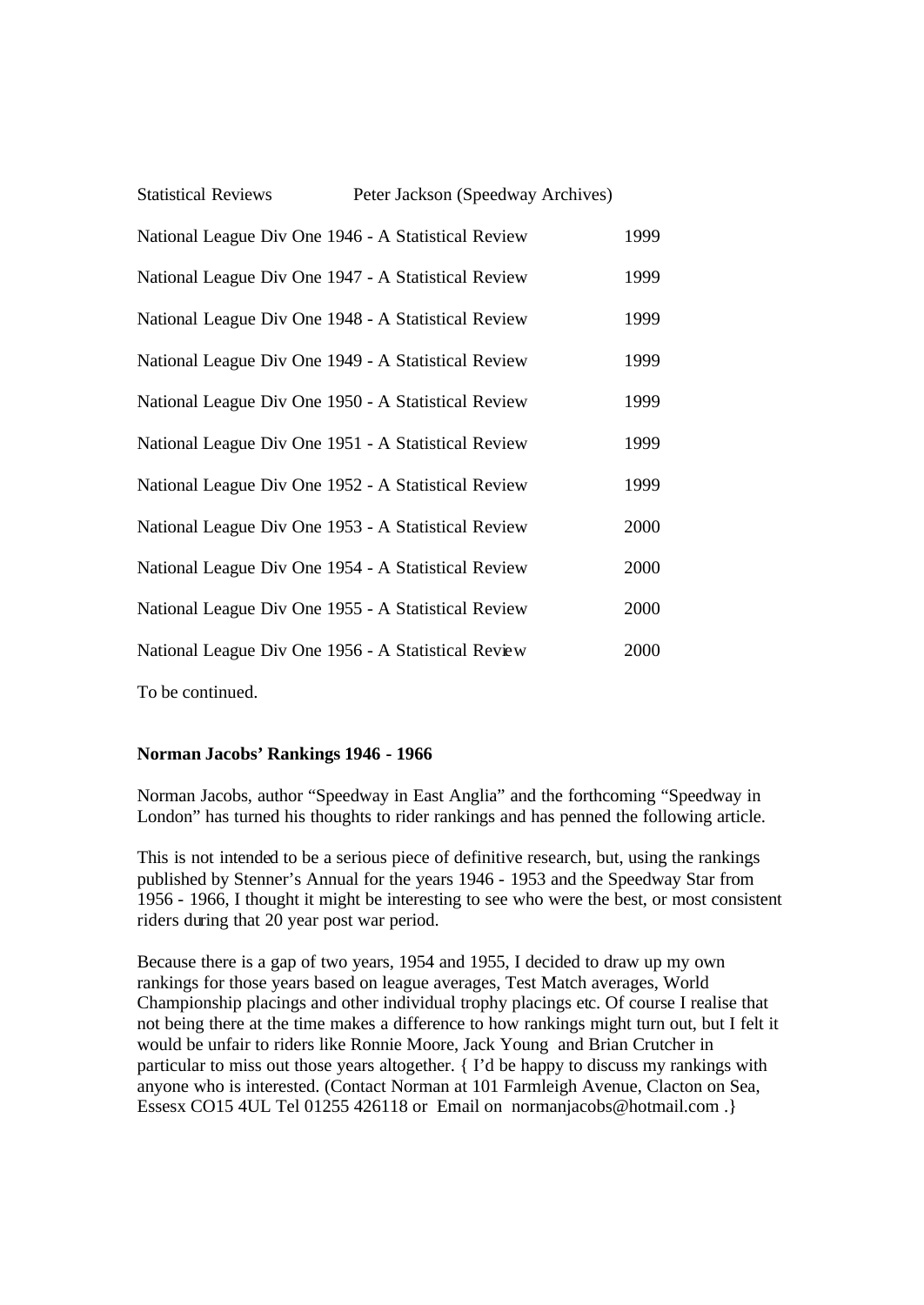Once I'd tabulated the rankings for each year I then gave 20 points for each first place, 19 for second and so on, down to one for 20th place. The overall result gives the following Top 20 for the years 1946 - 1966.

1. Ove Fundin; 2 Barry Briggs; 3 Ronnie Moore; 4 Peter Craven; 5 Aub Lawson; 6 Jack Young; 7 Olle Nygren; 8 Bjorn Knutsson; 9 Ken McKinlay; 10 Jack Parker; 11 Rune Sormander; 12 Brian Crutcher; 13 Gote Nordin; 14 Tommy Price; 15 Split Waterman; 16 Ron How; 17 Norman Parker; 18 Vic Duggan; 19 Fred Williams; 20 Igor Plechanov.

This chart is as much aboutquantity as quality. Fundin and Briggs, for example, not only top the charts, but they appeared in the charts for 13 out of the 21 years, the most of any riders. As well as being next in the points chart, Ronnie Moore was next in appearances, with 12 to his name.

If we look at averages (the number of points divided by the number of appearances in the charts) there are some dramatic changes to the Top 20 (minimum qua;ification 4 appearances):

1 Vic Duggan; 2 Jack Parker; 3 Ronnie Moore; 4 Ove Fundin; 5 Barry Briggs; 6 Peter Craven; 7 Bjorn Knutsson; 8 Brian Crutcher; 9 Gote Nordin; 10 Wilbur Lamoreaux; 11 Split Waterman; 12 Aub Lawson; 13 Rune Sormander; 14 Arthur Forrest; 15 Jack Young; 16 Igor Plechanov; 17 Norman Parker; 18 Olle Nygren; 19 Fred Williams; 20 Nigel Boocock.

Vic Duggan leaps from 18th place to 1st with four ranking years of 1,1,1 and 4; Jack Parker from 10th to second; Wilbur Lamoreaux from nowhere to 10th. On the other side of the coin we have Aub Lawson dropping from fifth to 12th; Jack Young from sixth to 15th and Ken McKinlay from ninth to outside the Top 20 at 23rd.

The drops are explained by the fact that, although riders like Lawson and Young had long spells in the rankings, a number of them, particularly towards the end of their careers were in the lower reaches. Young's last five appearances were at 15, 15, 9, 14 and 16=. This following a succession of three first places and two seconds.

The record for the most appearances at number one in the charts belongs to Ove Fundin, who was number one on no less than seven occasions, as well as being runner-up twice. There is no one who appeared at number 20 once. The worst record is held jointly by Cyril Maidment and Andrzei Wyglenda, who both made the rankings on one occasion at  $19=$ .

Although Fundin and Briggs had the longest continuous run in the rankings, Olle Nygren holds the record for the number of years between first and last appearances as he first appeared in 1951 and his last appearance was in the last year of the rankings, 1966, but he didn't make it every year.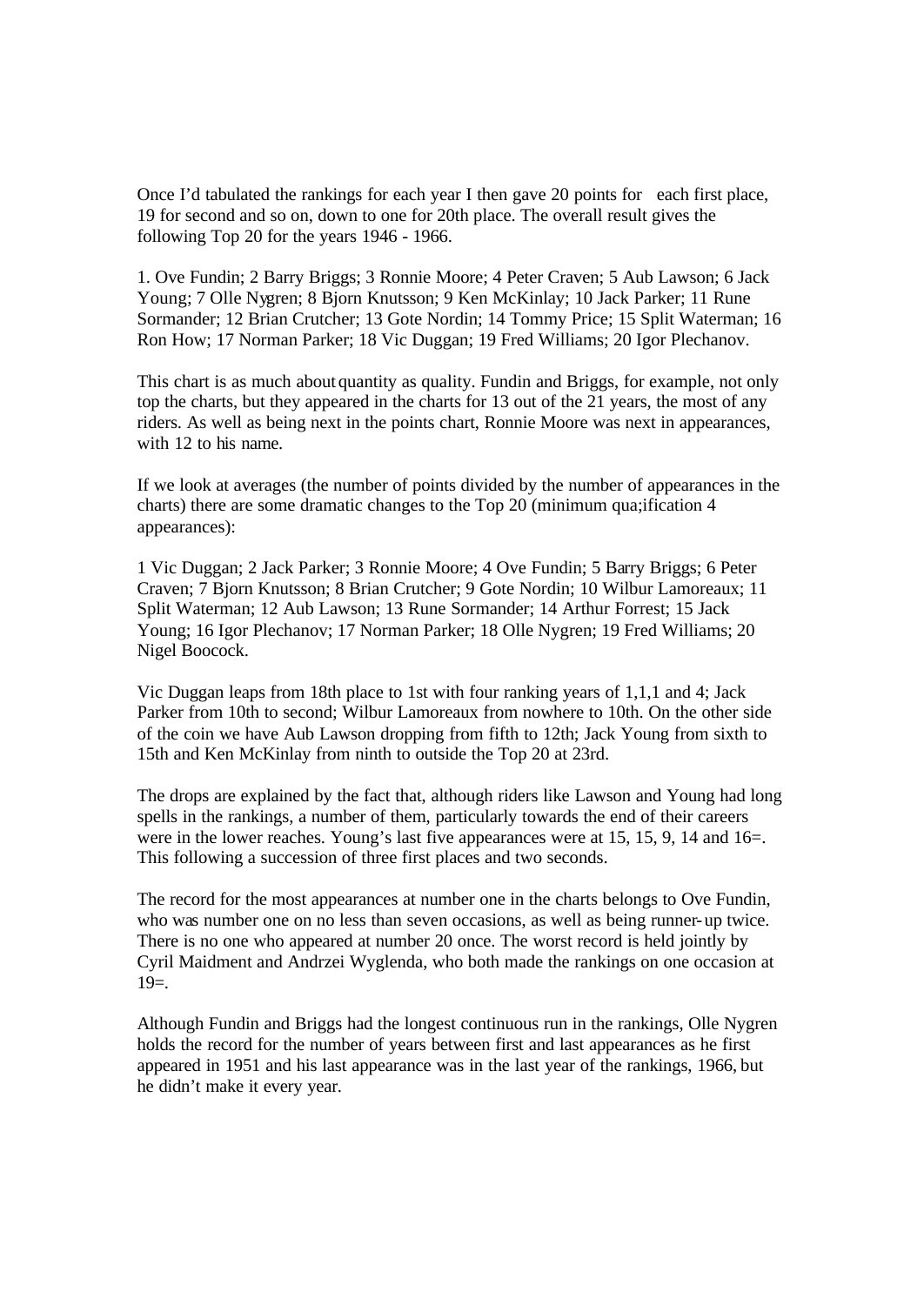The Editors know that the topic of speedway greats is one that is endless, as it is difficult to compare riders from one era with riders from a different one. We are aware that this is likely to provoke some reactions but if you would like give your thoughts on how a rigorous system to compare riders 17 from different eras might be achieved we'll be happy to publish what we are sent.

# **Publications**

Speedway in Scotland - Jim Henry and Ian Moultray (Tempus £14.99) As you would expect from two of the foremost Scottish Speedway historians this book is a treat for expert and novice alike. Scotland, whilst having obvious speedway links with other speedway nations, has a distinct shale history of its own. This excellent survey reveals the early Scottish roots of the sport and also highlights how the Central Belt around Edinburgh and Glasgow has dominated things since 1928. Supported by superb photos, Jim and Ian have achieved the impossible, a written history of Scottish Speedway in just over 200 pages. It's easy to see why Edinburgh, Glasgow, Ashfield and Motherwell team histories are currently being researched and I hope that the results of that research will be published in the near future. Yet another gem from Tempus and a must buy. Graham Fraser

(Can I, for the record, for those of you who have bought the book, advise that Glasgow did not close the 1951 season early. The last meeting was 17th October when Scott Hall won the Scottish Junior Riders' Championship after a run off with Niven McCreaddie. - Jim Henry.)

Homes of British Speedway - John Jarvis and Robert Bamford (Tempus £17.99)

John and Robert are good friends of The Speedway Researcher and have both contributed to much of the current surge in speedway history publications. John's speedway records and photo files are legend and constitute the most comprehensive and up to date records available. Set out as an A - Z of speedway tracks it includesphotographs of the tracks that litter speedway history which we have listed over a number of recent issues. We speedway historians are fortunate John has been able to visit and record stadiums and tracks that have now been redeveloped. Robert has worked on John's records reformatting them into a readable style that will form an essential reference. I hope it gets updated as new tracks come, and, sadly, existing tracks go. (Remember, if you unearth any venues not listed in the book, please pass them to John giving him as much supporting evidence you can. JH) Treat yourself to this book for Christmas. Graham Fraser.

# **1932 - A Tale of Two Cities - Part One**

We are delighted to continue with Don Gray's history of speedway taking a look at the first part of Don's history of 1932.

Any mention of Speedway's 5th season in Britain and I am reminded of the opening line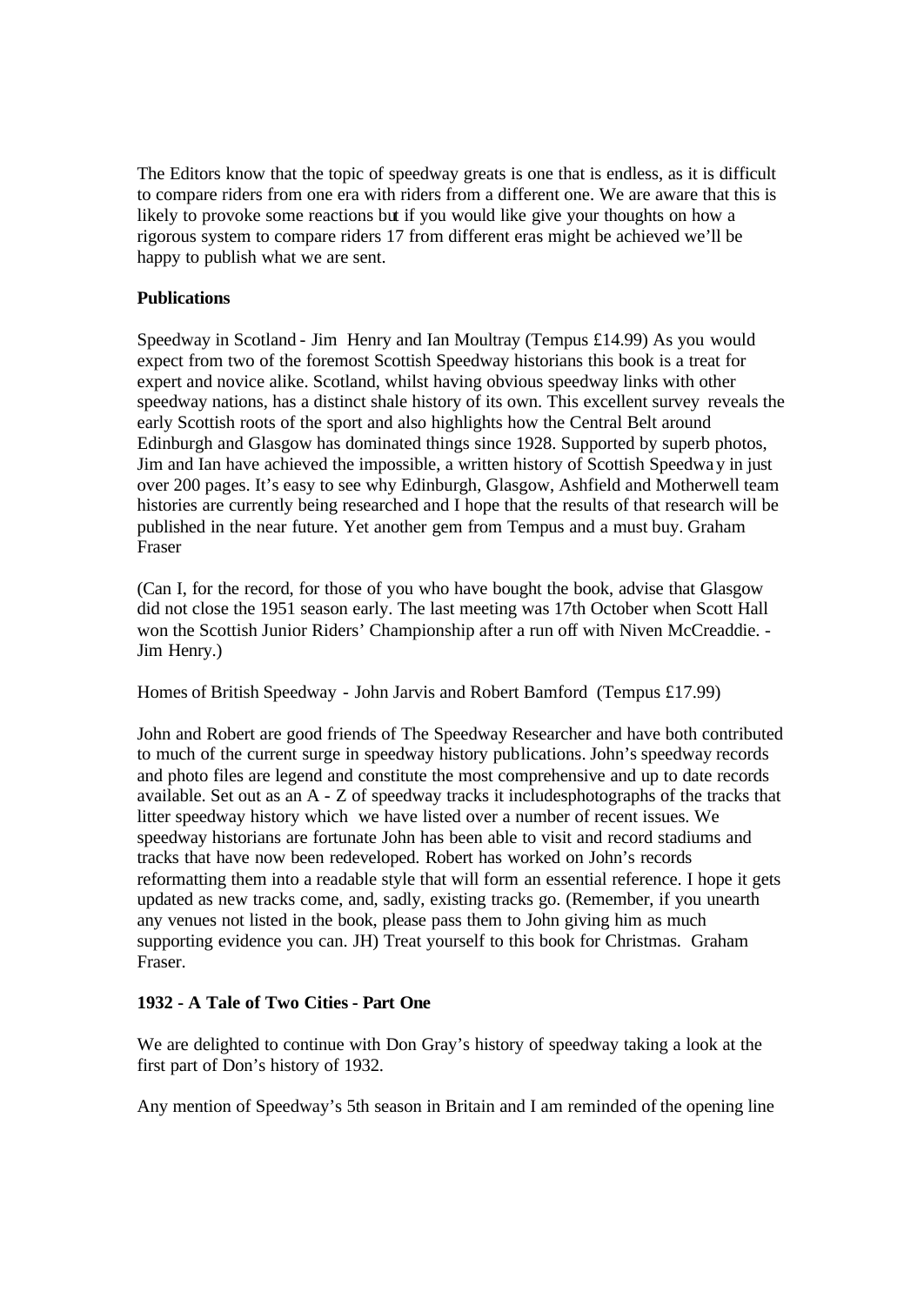of Charles Dickens' novel "A Tale of Two Cities." "It was the best of times, it was the worst of times."

For speedway fans in the two cities of London and Manchester it was the best of times. Elsewhere in the UK with two or three exceptions, the continued effects of poor management and the world wide economic depression had brought down the shutters at tracks in the industrial areas of the Midlands in and the North.

Crowd levels were down at most tracks, particularly so at West Ham in London's docklands but attendances generally improved later in the season. West Ham survived the slump mainly because the management had been taken over by Wembley.

Arthur Westwood, the pioneer rider, took over the management at Sheffield where the introduction of greyhound racing meant alterations to the speedway track. It operated initially without a safety fence, similar to the set up at the Buffalo Stadium in Paris and to that at Arena Essex half a century later.

Only nine established clubs applied to the National Speedway Association to continue league racing for the new season whilst others, such as High Beech and Preston, opted to hold sporadic meetings on an open licence. Most of the old Northern tracks were nonstarters as also London's Lea Bridge who were refused a licence for allowing bookmakers and tote betting towards the end of the previous season.

Scotland had a flicker of activity at Glasgow Nelson and a track in Motherwell.

The previous open licence club at Plymouth formally applied to join the established nine tracks in the league and were accepted, albeit with a fairly weak team comprised largely of untried Australian riders and local west country hopefuls of whom Bill Clibbett was the most talented.

Many well known riders decided to give up the sport at this time, for example, Buster Frogley, Jim Kempster and Arthur Franklyn. Morian Hansen, the Dane, had signed for Southampton but was refused a work permit to ride in England and Ray Tauser, the American, was deported by the Home Office at the end of April after only a few meetings for Wimbledon. Joe Abbott, the Northern star, had been seriously ill during the winter break and was unable to resume riding until mid-season.

The speedway public did, however, look forward to improved entertainment as a direct result of the concentration of top class riding talent at the surviving tracks consequent upon the reduction of venues from the previous season. Each of the league teams entered the competition with a squad of up to a doze n riders from which to choose their numbers 1 to 7.

Due to the limited number of tracks the National Speedway Association decided that a single National League would operate in 1932, but, wary of the unsatisfactory outcome of the previous season's fixtures, the league would be run in two completely separate competitions, the first to finish in mid-July, and the whole thing to be repeated in the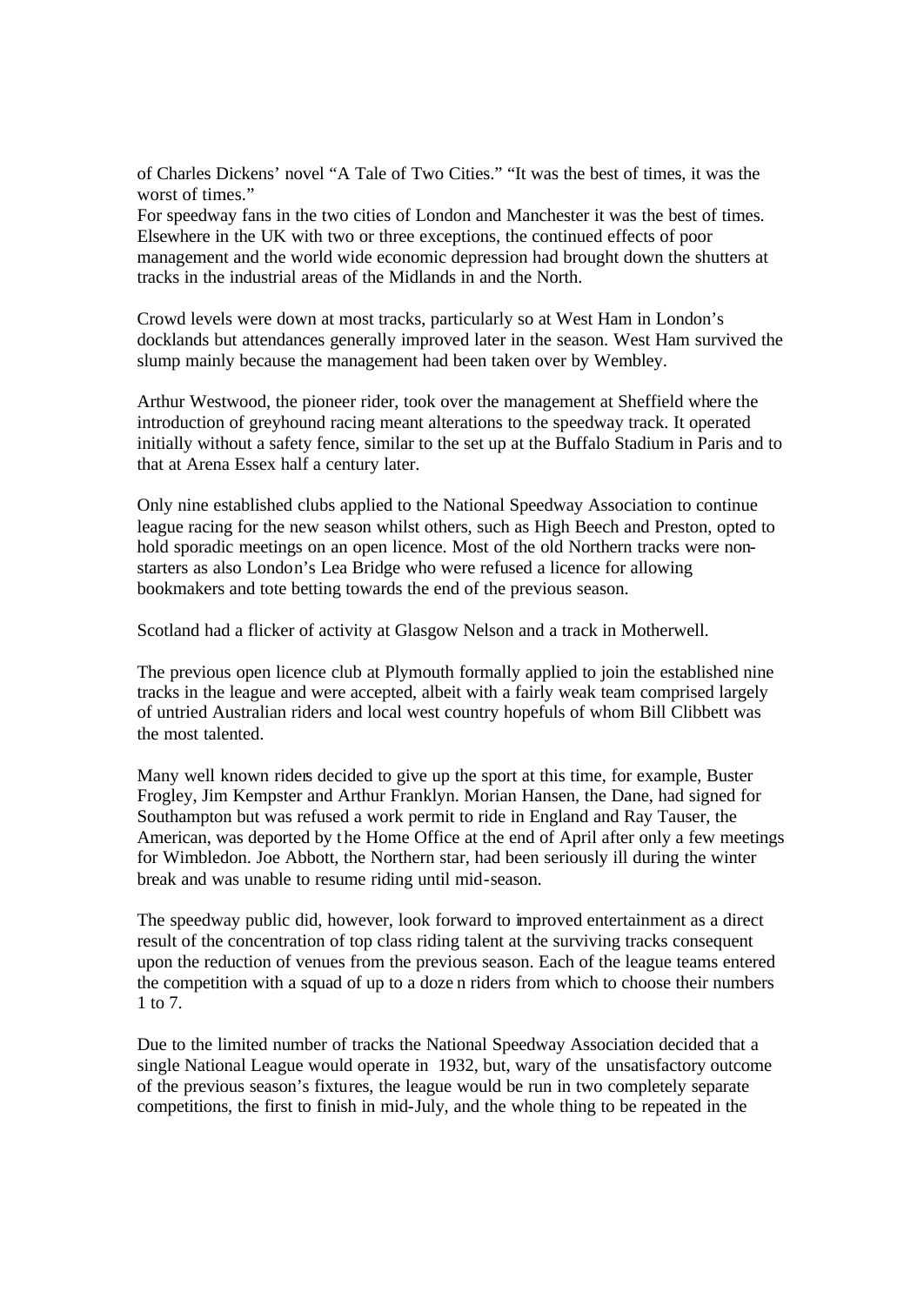second half of the season. This would allow clubs which might be in trouble by mid season to drop out and, conversely, to admit to the second competition any of the open licence tracks which had proved themselves sufficiently stable.

The large number of riders attached to each track, particularly those tracks in London, encouraged the N.S.A. to authorise a London Junior League for those men who could not consistently command a place in their club's first team. Because of the experience and calibre of the riders involved, the name of the League was subsequently amended to London Reserves League.

Many of the second and third rate riders supplemented their incomes by appearing at weekends on the unlicensed "flapper" tracks and grass speedways which sprang up particularly in East Anglia and the Home Counties. Some of the better known riders rode on these tracks using assumed names.

Stamford Bridge finished as champions of the first league competition which, however, was subsequently renamed "The National Speedway Association Trophy." It was the second league competition, in which Wembley finished as top dogs, that has gone down in the record books as the National League table for 1932.

## The N.S.A. Trophy Competition

The public was interested to see how the riders from the defunct Northern tracks would perform in the South. "Ginger" Lees had signed up with Wembley and rapidly made his mark. Arthur Jarvis joined West Ham but spent the season as a second string. Most of the others who joined London teams spent the season limited to rides in the second half events at their tracks.

For the first few weeks of the season the strong Belle Vue team performed indifferently away from home, due mainly to lack of experience of the London tracks. It was only towards the end of the competition that they became a force to be reckoned with.

Sheffield had lost their captain "Dusty" Haigh to Belle Vue but had acquired a more than satisfactory substitute in "Squib" Burton. However, after just two meetings they had lost one of their heat leaders, Norman Hartley, with a career terminating injury. They were unfortunately plagued with injuries over the next three months and when Burton broke his leg in June the season at Sheffield came to a premature end due principally to their inability to field a competitive team.

Southampton, captained by Jack Parker, the British Individual Champion, felt reasonably confident having signed Phil Bishop and Morian Hansen. The former was quickly incapacitated with a long term injury and the latter, as previously stated, was not granted a work permit by the Government. In addition Jack Parker suffered an early injury and, until the latter half of the season was but a shadow of his former self. The whole team performed well below expectations and it was no surprise when the track closed down at the end of May. The management and most of the team relocated to the vacant Lea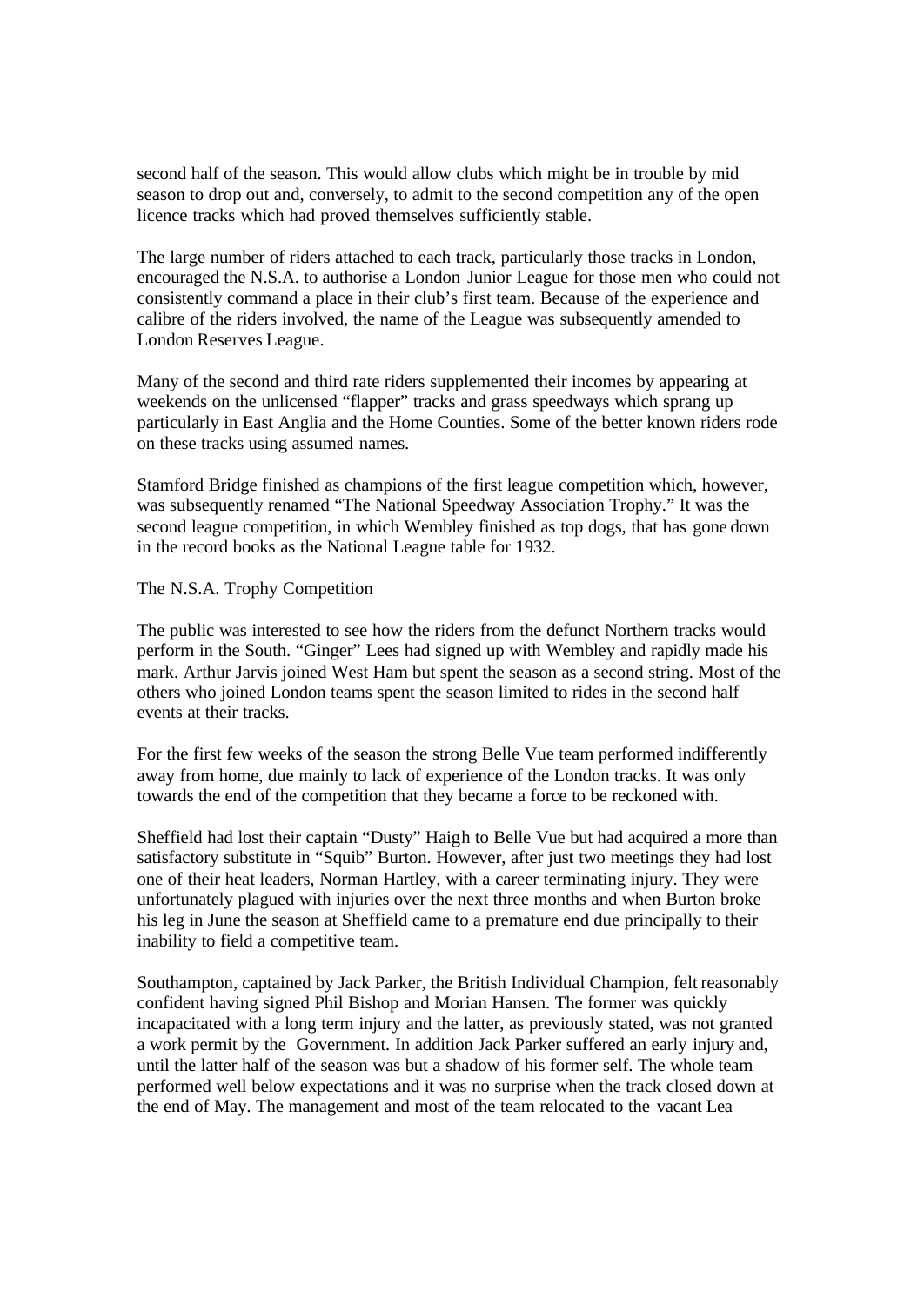Bridge stadium in London and rode initially under their old nickname of "The Saints", until they adopted the name Clapton.

Plymouth were expected to be the chopping blocks of the league. Indeed they did lose most of their matches but performed much better than anticipated and proved to be quite popular visitors under their captain Frank Pearce. Eric Collins and Bill Clibbett rose to prominence and the latter took over the team captaincy when Pearce broke his leg in July.

Crystal Palace were championship contenders for much of the time although Roger Frogley appeared only spasmodically. He appeared to be more interested in his flying club in Essex. George Newton, who was just emerging from the novice stage created a sensation when he broke the four lap record at West Ham on his first visit to the place. Wally Key started the season in brilliant form and was rewarded with a place in the England team. In subsequent season he was a good average second string performer in various teams but never quite reached the heights of 1932.

This competition was notable for the indifferent form of many of the established big names such as Colin Watson, Billy Lamont, Jack Parker and Frank Charles, the latter failing to be included in the Belle Vue team for much of the time.

The top ten riders at the conclusion of the competition were Dicky Case who scored 81.5% of the maximum possible points, Eric Langton 76.1%, Arthur Warwick 73.9%, Wally key 72.2%, 70.4%, "Ginger" Lees 70%, Wal Phillips 69.8%, "Bluey" Wilkinson 68.6%, Frank Arthur 67.7%, "Squib" Burton 64.8%. (See Vol2 No4 for results grid and league table.)

#### The National League

The National League competition got underway on Tuesday 12th July when West Ham, at home, lost to Crystal Palace by one point. Sheffield had dropped out and no new clubs had applied to join. Once again the front runners were Stamford Bridge, Wembley and Crystal Palace, but, this time, Belle Vue, strengthened by the return of Joe Abbott and the addition of "Broncho" Dixon from defunct Sheffield, were a force to be reckoned with.

Of the Sheffield riders who continued their careers, Eric Blain and Alec Peel found places at Crystal Palace while Roy Barrowclough, Cliff Watson, "Chun" Moore and Arthur Westwood joined Clapton.

Plymouth under their manager, ex-rider Freddy Hore, again finished at the bottom of the league notwithstanding having been strengthened by Frank Goulden from Clapton and Austin Humphries from Sheffield together with 21 three further Australians, Ray Taylor (Clapton), Clem Mitchell of the (Crystal Palace) and Jack Jackson (Wembley). Plymouth just failed to climb above Clapton on race points difference.

Wimbledon looked forward to improved results in the new league having been strengthened by the addition of Wally Hull from Belle Vue and the return of Ray Tauser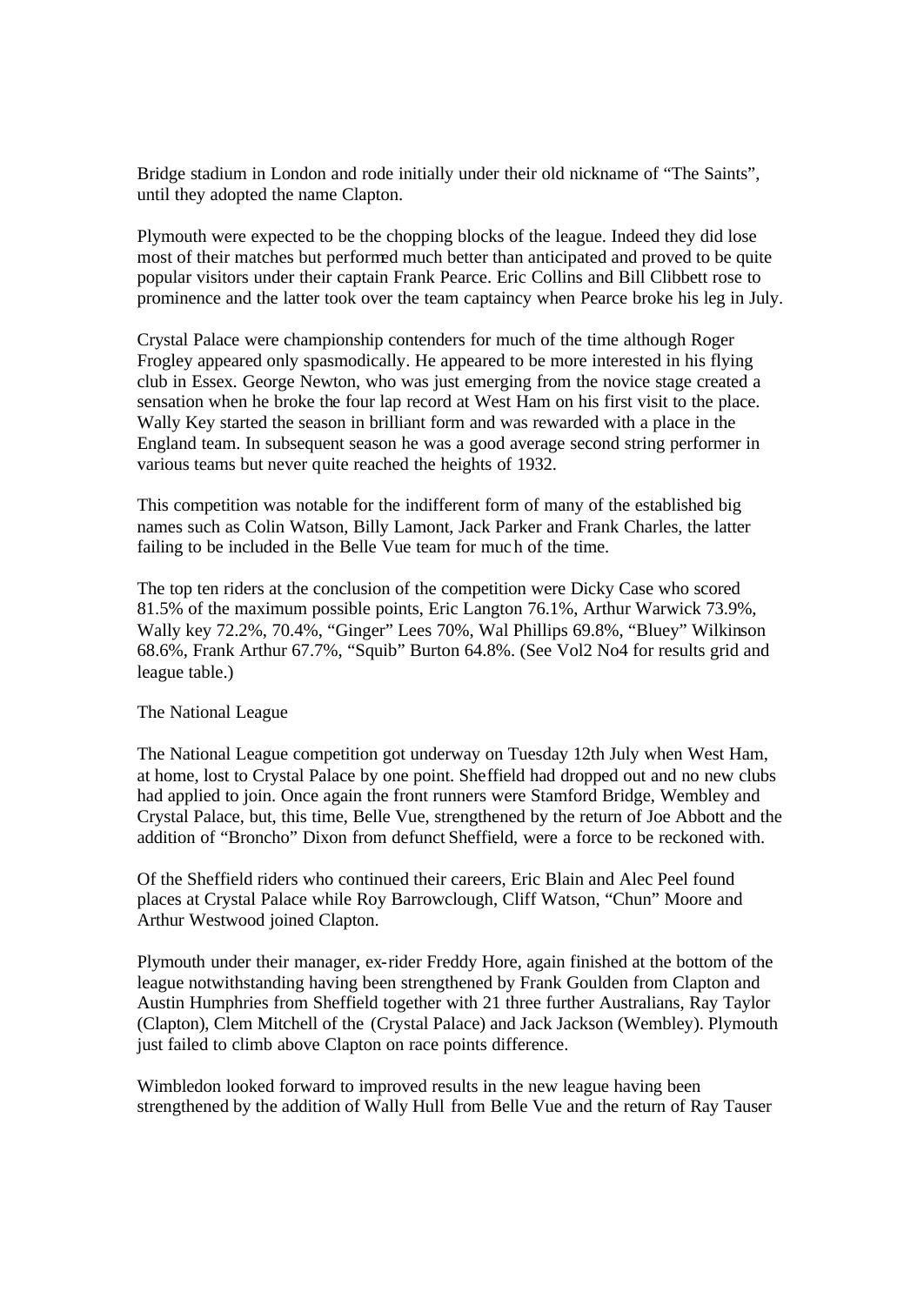from the USA in July following his successful appeal against deportation.

In addition to the league racing the second half of the season embraced the National Trophy and London Cup competitions as well as the "Star Trophy." A one off meeting at Leicester in mid season for the Midland Championship promoted by Freddy Mockford of Crystal Palace, attracted a strong field and was won by Syd Jackson who still remembered the quickest way around his old track. It had been intended to continue with open meetings at three week intervals following this event and I can trace only one further meeting from the city which had once boasted two tracks and those patrons had had the choice of witnessing racing in both the Northern and Southern Leagues during the previous season.

The second event took place three weeks after the Midlands event and was an all star international contest featuring a team labelled "The Homelands" who scored 54 and a team called the "Colonies" who managed 42. Attendances at both meetings were poor and was probably the reason for the demise of the venture.

Towards the end of the season Speedway News listed the top ten riders in the National League Competition as follows :- Wal Phillips 86.6%, Syd Jackson 84.1%, Dicky Case 83.3%, Vic Huxley 82.2%, "Ginger" Lees 80.9%, Eric Langton 74.6%, Jack Parker 72.2%, Frank Arthur 70.8%, Tom Farndon 68.8%, and Eric Collins 66.6%.

In the realm of open licence tracks High Beech held a series of Saturday afternoon meetings at which many of their old favourites participated and included one or two challenge matches against their London neighbours. On August Bank Holiday Monday a new track opened at Rochester for a short season of racing for junior and novice riders, the most prominent of whom were Lou Berger, the Belgian and Jack Sharp, the Australian who, in later years, rose to prominence at Plymouth and Wimbledon.

# **Test Matches**

A series of Test Matches between England and Australia was scheduled for Stamford Bridge, Wembley, Belle Vue, Crystal Palace and Southampton. The teams were to be eight-a- side with two reserves and the selectors were the National Speedway Association for England and Major General Sir Newton Moore, J.S. Hoskins, Norman Pritchard, Frank Arthur and Vic Huxley for Australia.

Although Southampton had closed in May it was still intended to hold the fifth and final Test at Banister Court in September.

After the fourth Test the situation was all square at two wins each. By this time improved crowd levels and media attention to the series warranted a much more centralised and prestigious venue and, with only three weeks to go, it was decide that the match be held at Wembley.

The second Test had been held at Wembley and the Australians had soundly beaten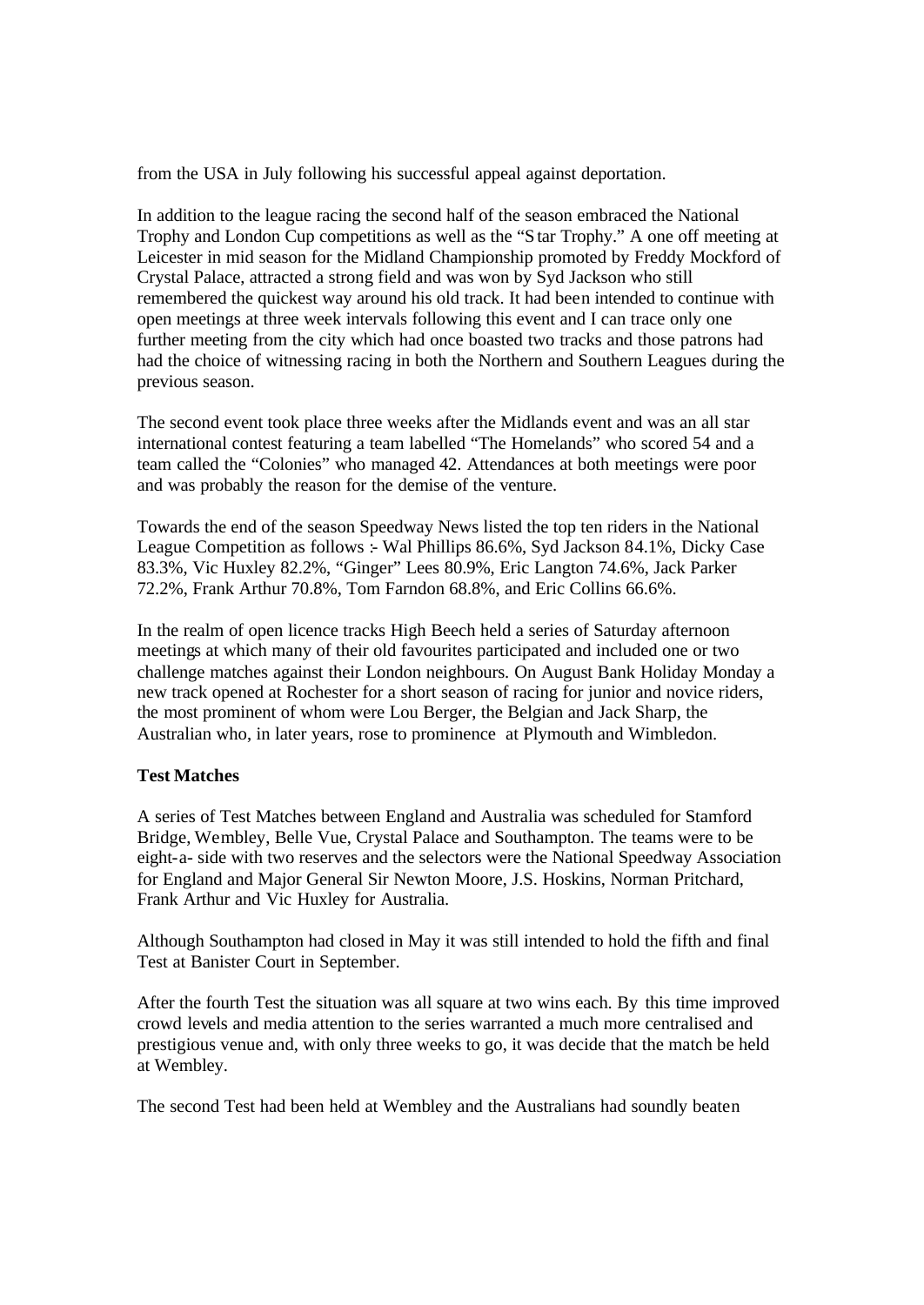England by 59 - 35 and was notable for the fact that Dick Case and Billy Lamont were unbeaten as a pair, a performance I do not think has ever been equalled in a Test Match.

A fifth Test turned out to be the biggest meeting since the inception of the sport. A near capacity crowd filled the stadium, the BBC broadcast a radio commentary and the Pathe film company was present to ensure that a permanent visual record of the event was produced.

The England team rose to the occasion and made sure of the "Ashes" by beating Australia in a close fought match by 51 - 42 although Vic Huxley rode unbeaten for the Aussies.

A match labelled England v The Rest was programmed for the final meeting at Plymouth in mid October. Both teams included the bulk of the officia l Test riders but The Rest comprised the Aussies bolstered by the by the inclusion of Wally Kilminster of New Zealand and Ray Tauser of the USA. I have been unable to ascertain the result.

To be continued.

## **Newspapers Information**

At last we complete the coverage of the holdings of the British Library Newspaper Library at Colindale in London. This time we look at the Scottish Press coverage.

Armadale : Track : Lothian Arena

Newspaper : (609) West Lothian Courier 1997 - date. (Also Edinburgh and National Dailies)

Ayr : Track : Dam Park

Newspapers: (610) The Ayr Advertiser, or West Country and Galloway Gazette (1937); (611) The Ayrshire Post (1937).

Blantyre : Tracks : Blantyre Greyhound Stadium; Craighead Park

Newspaper : None for town area 1977 - 86. See National and Glasgow Newspapers.

Bothwell : Track : Bothwell Training Track

Newspaper : (612) The Bellshill Speaker 1949 - 1951. (Patchy)

Broxburn : Track : The Sports Park

Newspapers : (609) West Lothian Courier and Advertiser 1928 - 1929.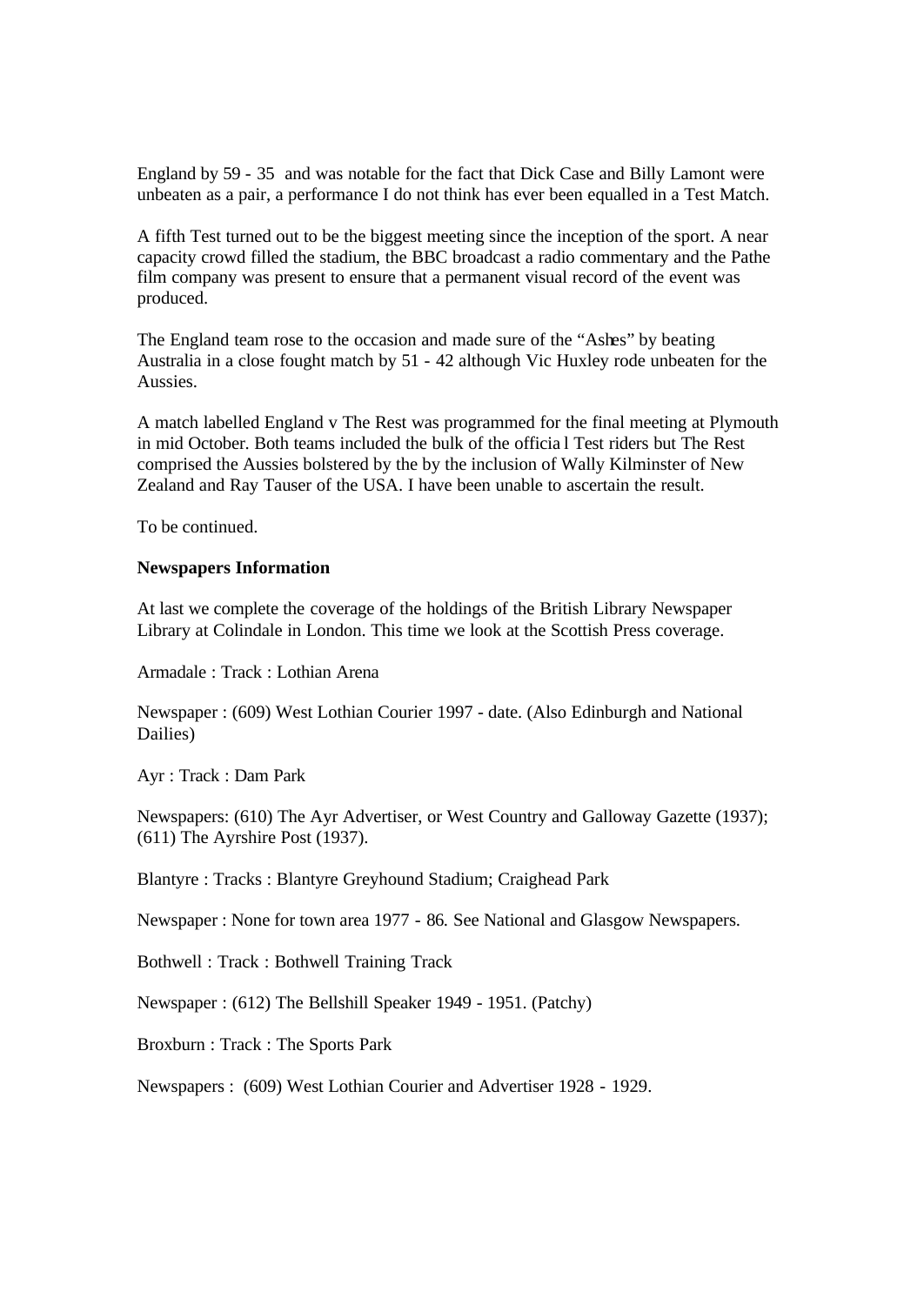Calderbank : Track : Calderbank Also known as (Airdrie) Training Track

Newspaper : (613) The Airdrie and Coatbridge Advertiser 1951 - 1952.

Coatbridge : Track : Cliftonhill Stadium

Newspaper : (613) 1968 - 69 & 1973 - 1975.

Cowdenbeath : Track : Central Park

Newspaper : (614) Cowdenbeath and District Advertiser 1965 - 66; (615) The Times

#### 1965 - 66

Edinburgh : Tracks : Marine Gardens; Stenhouse Stadium; Old Meadowbank; Powderhall; Gyle Training Track; Craigmiller Park Trotting Track.

Newspspers : (616) The Edinburgh Evening Dispatch 1928 - 1963; (617) Edinburgh Evening News 1928 - 1965; (618) Edinburgh Evening News and Dispatch 1965 - 1967; (619) Evening News 1967 - Date; (620) Midlothian Journal, Musselburgh and Portobello News 1928 - 1931; (621) The Scotsman 1928 - Date; (622) The Edinburgh Citizen and Portobello Advertiser 1938 - 1939. (Also some Glasgow Newspapers in pioneer days.) Glasgow : Tracks : Glasgow Nelson; White City; Celtic Park; Carntyne; Govan Training Track; Ashfield; Hampden Park; Shawfield.

Newspapers : (623) Daily Record and Mail 1928 - March 1954; (624) Daily Record March 1954 - Date; (625) Noon Record 1928 1928 - Sept 1939 & Jan 1949 - Feb 1968; (626) Evening Citizen 1928 - 1970s; (627) The Evening Times 1928 - Date; (628) The Evening Times 1928 - Jan 1957; (629) Glasgow Herald (later The Herald) 1928 - Date; (630) The Bulletin and Scots Pictorial 1928 - July 1960; (631) The Govan press 1928 - Date; (632) Glasgow Eastern Standard 1928 - 1961; (633) Glasgow Star and Examiner 1928 Nov 1937; (634) The Motor World and Industrial Vehicle Review 1928 - 1930; (635) Sunday Mail 1928 - Date; (636) The Sunday Post 1928 - Date. (Also Edinburgh papers in pioneer days.)

Motherwell : Tracks : Airbles Road; The Stadium

Newspapers : (637) The Motherwell Times 1930 - Date; (638) The Wishaw Press 1930 - Date; (639) The Wishaw Herald 1930 - 1932; (640) The Hamilton Advertiser 1930 - Date (Patchy).

Paisley : Track : St Mirren Stadium

Newspapers : (641) Paisley and Renfrewshire Gazette 1975-76; (642) Paisley Daily Express 1975-76; (643) Paisley Pictorial 1975 - 76?

## **Double Programmes**

It has emerged recently that there are two different programmes for the Scotland v England match staged at Coatbridge in 1968. The front cover design of one is slightly different from the other.

Remember the next issue is the survey edition when we ask you to fill in our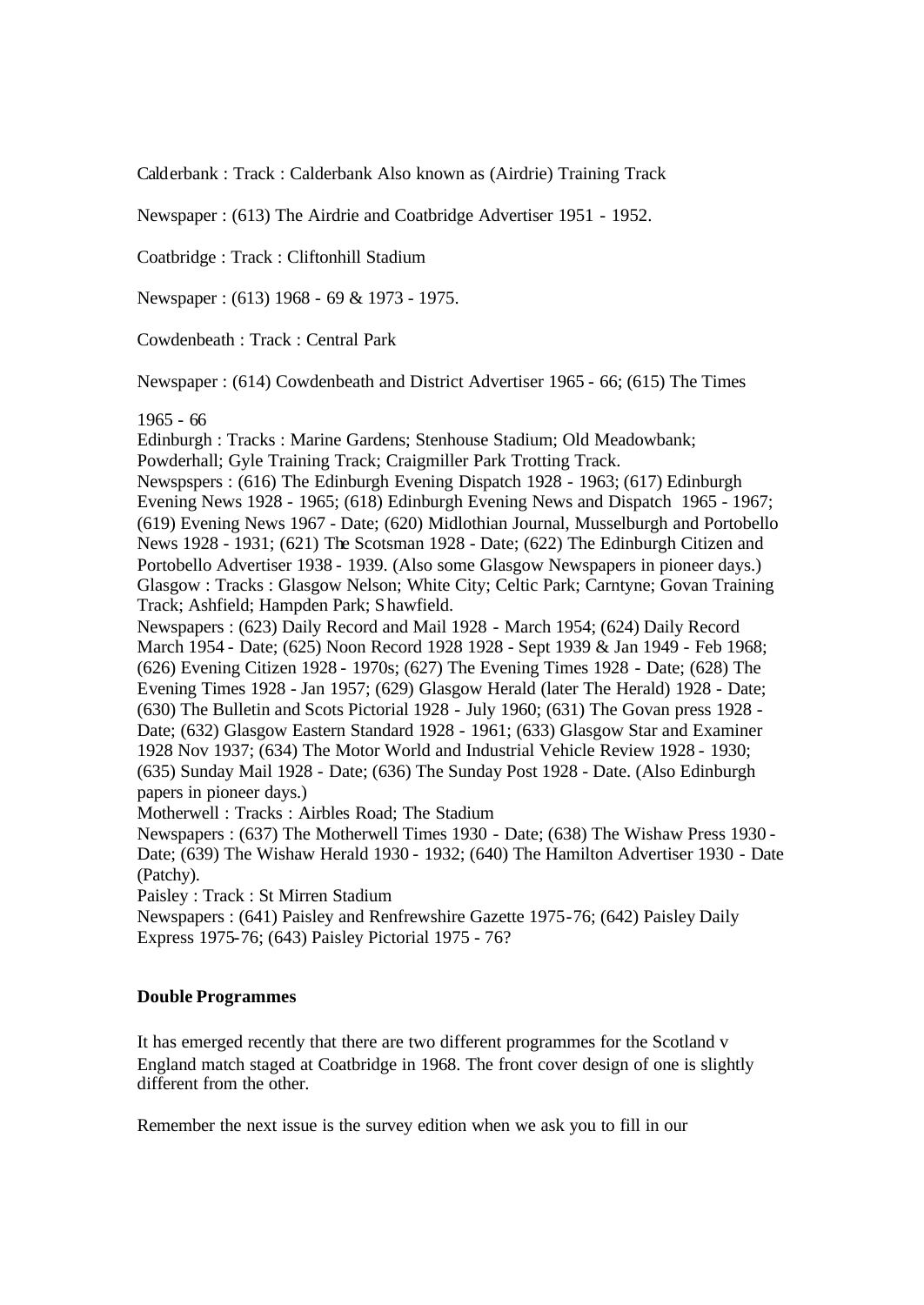questionnaire on activities and requests for information. The last survey gave us a pile of good material so get your thinking caps on and be ready for the 2002 survey. Remember - If it isn't in - you haven't sent it!

Deadline for items for next edition is : 1st February 2002

The Speedway Researcher is edited and published by : Graham Fraser Jim Henry 7b Bruce Street, 90 Greenend Gardens, Stirling, FK8 1PD Edinburgh, EH17 7QH Tel: 01786 471992 Tel: 0131 664 7185 24